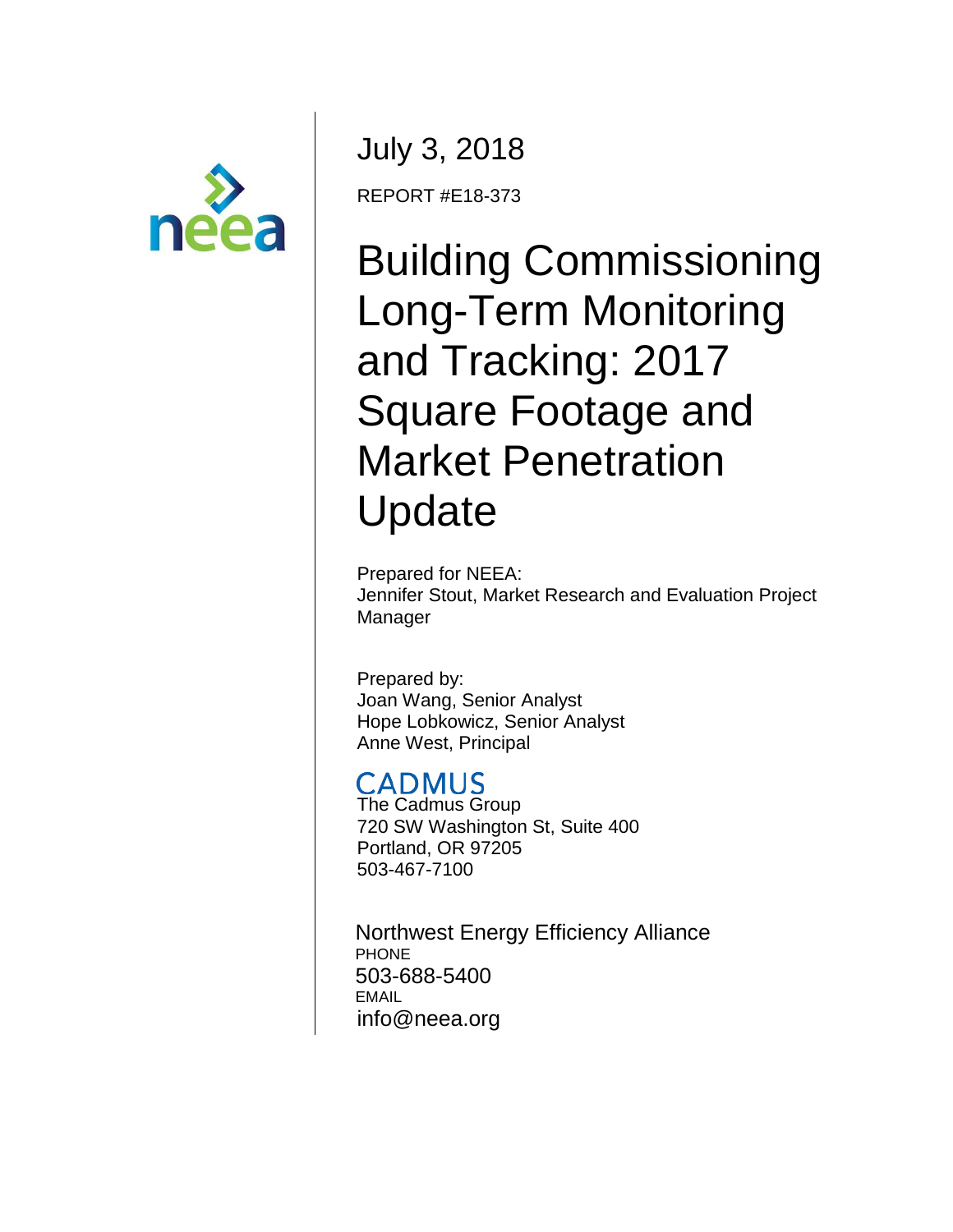## **Table of Contents**

### **List of Tables**

| Table 4. Total Estimated Population of Commissioning Firms by State and Commissioning Type 10 |  |
|-----------------------------------------------------------------------------------------------|--|
|                                                                                               |  |
|                                                                                               |  |
|                                                                                               |  |
|                                                                                               |  |

# **List of Figures**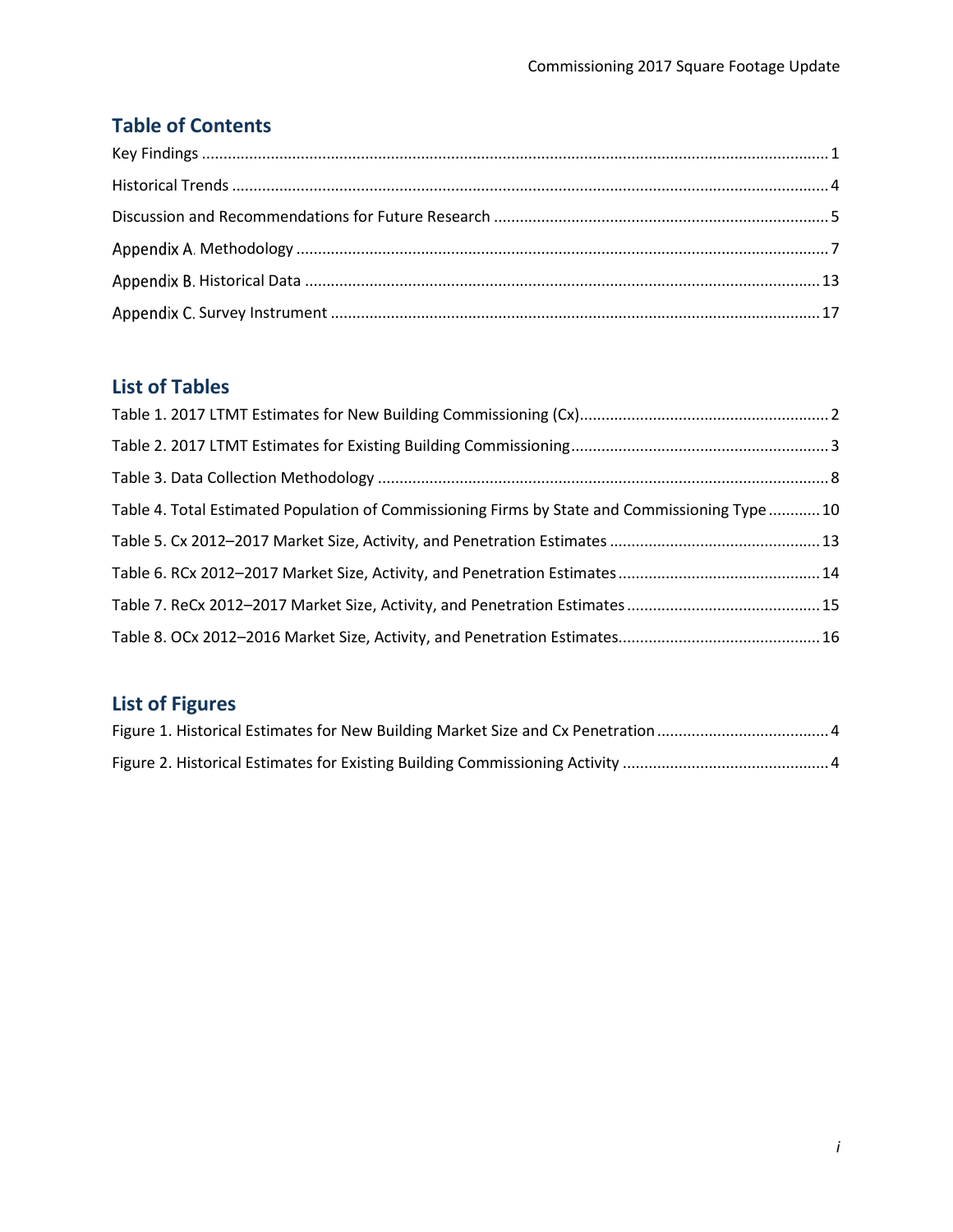# <span id="page-2-0"></span>Key Findings

### **Introduction**

As part of the Northwest Energy Efficiency Alliance's (NEEA's) long-term monitoring and tracking (LTMT) efforts on new and existing commercial building commissioning, Cadmus collected and analyzed data on 20[1](#page-2-1)7 commissioning activity in the Northwest. $1$ 

Cadmus received data on four types of commissioning activity from 25 commissioning professionals representing 20 firms. The commissioning types are:

- Commissioning (Cx) Commissioning of new buildings during the construction phase
- Retro-commissioning (RCx) Commissioning of existing buildings that have never been commissioned
- Recommissioning (ReCx) Commissioning of existing buildings that were commissioned during the construction phase
- Ongoing commissioning (OCx) Fine-tuning commissioned buildings repeatedly over time

The report is comprised of a short six-page description of key findings, followed by three appendices with further detail on methodology and data, followed by a sample of the data collection instrument.

### **Summary of Research Approach**

Using internet research, Cadmus updated the population of commissioning firms active in the Northwest from 77 firms in 2016 to 85 firms in 2017. Of these 85, three were based in California. The estimated population of certified commissioning professionals representing these firms was 119; uncertified professionals totaled 68. The estimated population of certified professionals has decreased for the second year in a row.

Cadmus sent an online survey to the full population of 85 commissioning firms and received data from 25 individual commissioning professionals representing 20 firms. Cadmus also analyzed data from Dodge Data and Analytics (Dodge) and NEEA's 2014 Commercial Building Stock Assessment (CBSA).

Cadmus estimated the following for new and existing building commissioning in the Northwest:

- Market size in square feet
- Market activity (area of commissioned space)
- Market penetration as a percentage of market size

For more detail on the research methodology, see Appendix A.

l

<span id="page-2-1"></span><sup>1</sup> Oregon, Washington, Idaho, Montana.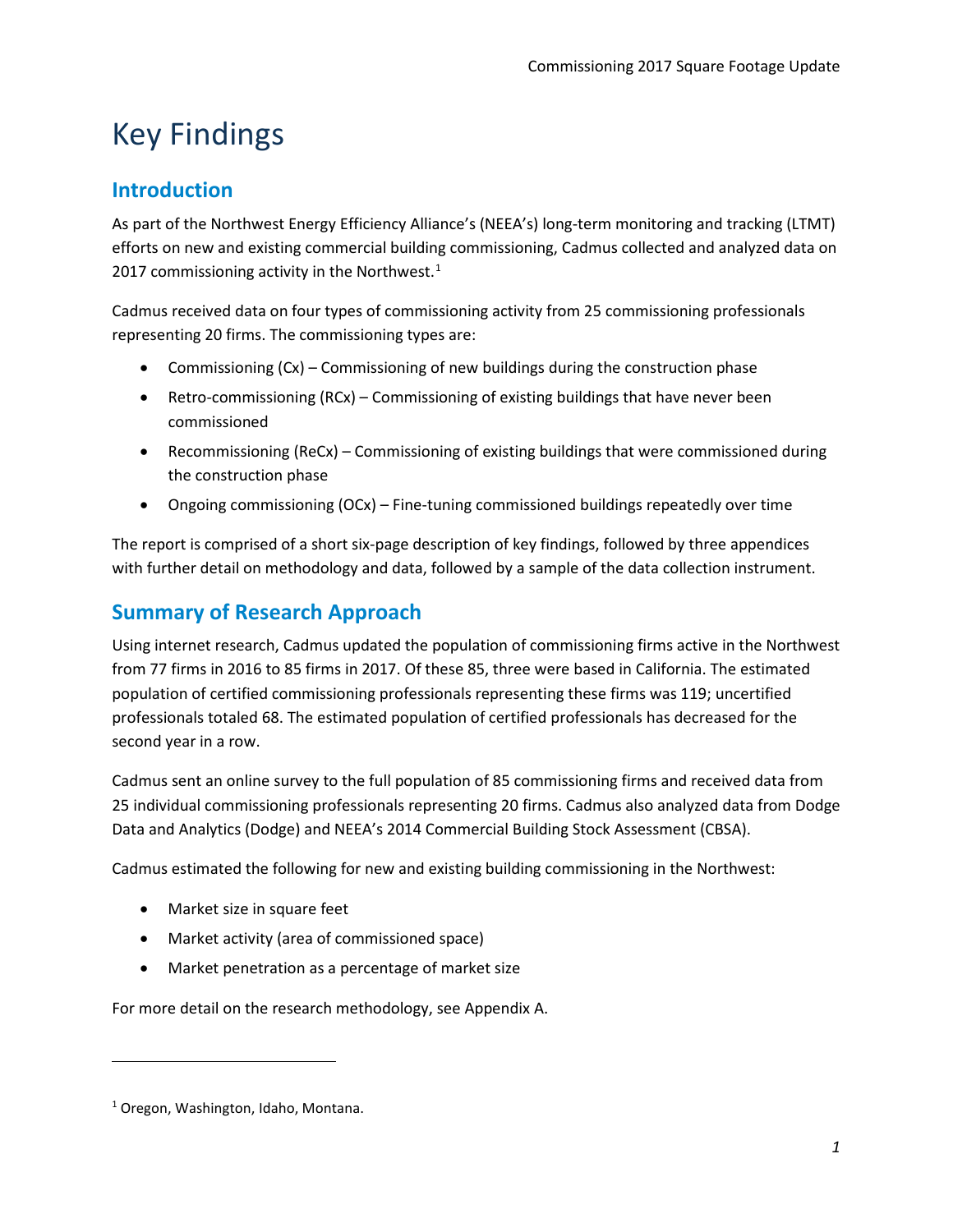### **Results for New Building Commissioning (Cx)**

For the Northwest as a whole, the 2017 Cx market penetration rate of 67% was similar to the market penetration rate in 2016 of 71%, but some individual northwest states had substantial year-to-year changes.

[Table 1](#page-3-0) summarizes the 2017 findings for Cx and compares them to the 2016 findings. As shown, in both 2016 and 2017, Washington had a very high Cx market penetration rate compared to the other three states. Cx market penetration increased in Idaho and Montana, with Montana exhibiting a particularly dramatic increase from 35% in 2016 to 93% in 2017. The high, stable penetration of new building commissioning in Washington, and the increases in market penetration in Idaho and Montana, may be linked to these states' building codes which require new building commissioning.<sup>[2](#page-3-1)</sup> Research on the variation in Cx market penetration among states with similar code requirements could be useful.

By contrast, Oregon experienced a large decrease in the Cx market penetration rate in 2017. This appears to be from the combination of considerable growth in Oregon's commercial new construction, with a decrease in Oregon's Cx activity (total square footage of commissioned space). A possible driver of this decrease is that commissioning firms who work in multiple states are being drawn to states with more Cx opportunity.

More details on key drivers of these regional and state-by-state findings are in the section below *[Discussion and Recommendations for Future Research](#page-6-0)*.

<span id="page-3-0"></span>

| <b>State</b> | <b>New Construction</b><br>Floor Area (sq. ft.) | <b>Commissioned</b><br>Space (sq. ft) | <b>Market</b><br><b>Penetration</b><br>(2017) | <b>Market</b><br><b>Penetration</b><br>(2016) |
|--------------|-------------------------------------------------|---------------------------------------|-----------------------------------------------|-----------------------------------------------|
| Idaho        | 8,101,275                                       | 1,620,375                             | 20%                                           | 14%                                           |
| Montana      | 2,801,875                                       | 2,614,650                             | 93%                                           | 35%                                           |
| Oregon       | 15,927,975                                      | 5,576,794                             | 35%                                           | 75%                                           |
| Washington   | 36,895,250                                      | 32,748,574*                           | 89%*                                          | 89%                                           |
| Total        | 63,726,375                                      | 42,560,393                            | 67%                                           | 71%                                           |

#### **Table 1. 2017 LTMT Estimates for New Building Commissioning (Cx)**

\*Washington's 2017 Cx activity reported in the survey data resulted in a calculated market penetration rate that exceeded 100%. For that reason, Cadmus used the 2016 market penetration (89%) in the 2017 analysis and calculated square footage accordingly. Sources: Dodge; Cadmus analysis of 2017 survey data.

 $\overline{\phantom{a}}$ 

<span id="page-3-1"></span><sup>&</sup>lt;sup>2</sup> Washington has adopted the 2015 International Energy Conservation Code (IECC) and Montana and Idaho have each adopted the 2012 IECC which require mandatory commissioning of mechanical services for newly constructed buildings.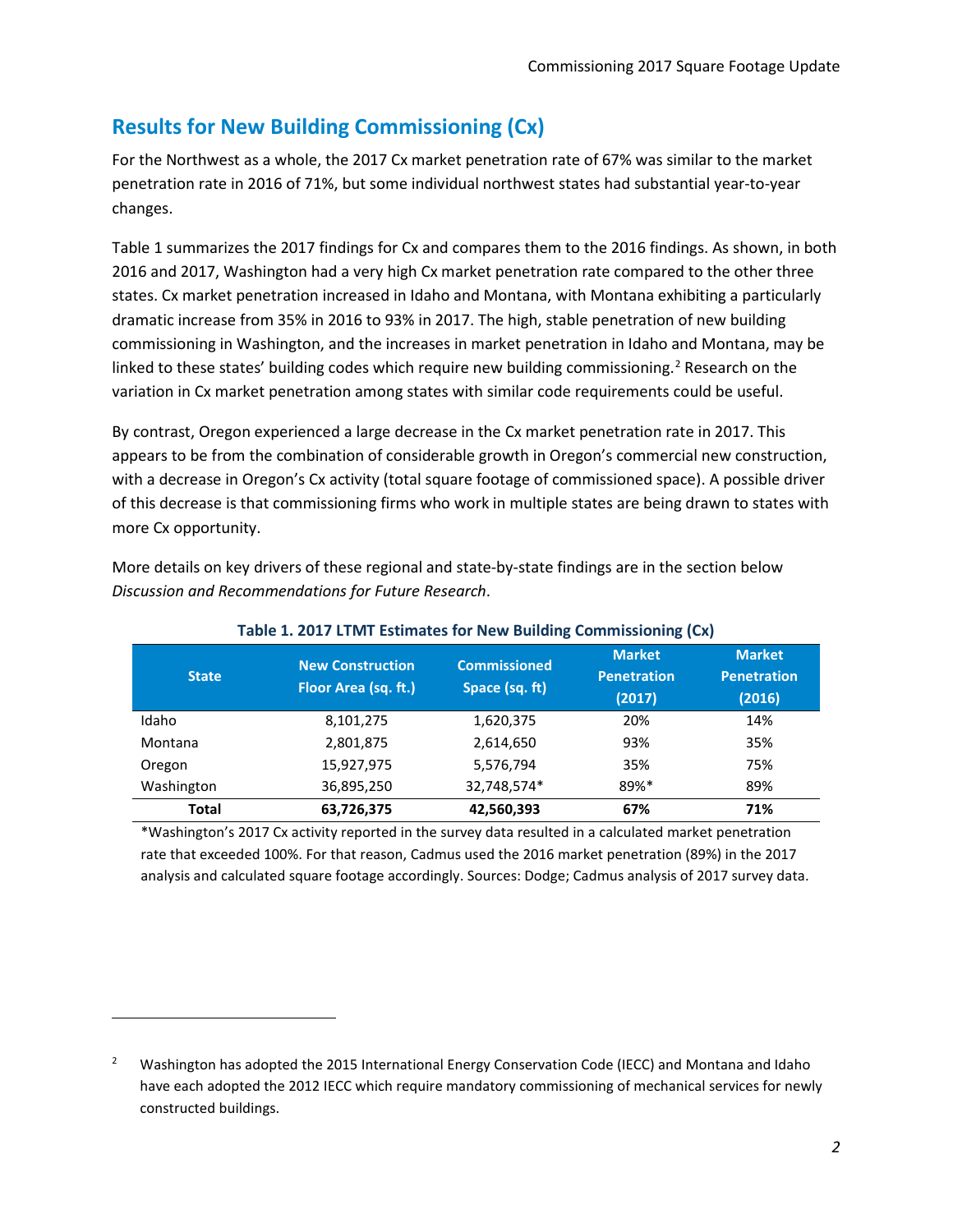## **Results for Existing Building Commissioning (RCx, ReCx, OCx)**

For the Northwest as a whole, market penetration rates for existing building commissioning decreased for the second year in a row from 1.17% in 2016 to 0.86% in 2017. However, the year-to-year changes varied by the type of existing building commissioning: regionwide market penetration for RCx decreased by half, while the OCx market penetration increased by more than half. In fact, the regionwide OCx activity surpassed the RCx activity for the first time.

Possible drivers of the decrease in RCx include a shift to focus on Cx because of increased new construction and the presence of codes, along with the customary barriers to RCx of lack of demand and high cost. Cadmus recommends NEEA consider ways to support building regional awareness of the benefits of RCx. (See *[Discussion and Recommendations for Future Research](#page-6-0)* for more detail.)

[Table 2](#page-4-1) summarizes the 2017 findings for existing building commissioning activities and compares them to the 2016 findings.

<span id="page-4-1"></span>

| <b>Type</b>              | <b>State</b>       | <b>Existing Floor</b><br>Area (sq. ft.) | <b>Commissioned</b><br>Space (sq. ft) | <b>Market</b><br><b>Penetration</b><br>(2017) | <b>Market</b><br><b>Penetration</b><br>(2016) |
|--------------------------|--------------------|-----------------------------------------|---------------------------------------|-----------------------------------------------|-----------------------------------------------|
|                          | Idaho              | 294,267,364                             | 21,250                                | 0.01%                                         | 0.04%                                         |
|                          | Montana            | 248,264,039                             | 1,300,500                             | 0.52%                                         | 0.25%                                         |
| Retro-<br>commissioning  | Oregon             | 936,163,951                             | 5,299,538                             | 0.57%                                         | 1.68%                                         |
|                          | Washington         | 1,640,126,291                           | 4,531,116                             | 0.28%                                         | 0.48%                                         |
|                          | <b>Total</b>       | 3,118,821,645                           | 11,152,404                            | 0.36%                                         | 0.78%                                         |
|                          | Idaho              | 294,267,364                             |                                       | 0.00%                                         | 0.10%                                         |
|                          | Montana            | 248,264,039                             |                                       | 0.00%                                         | 0.01%                                         |
| Recommissioning          | Oregon             | 936,163,951                             | 1,609,900                             | 0.17%                                         | 0.21%                                         |
|                          | Washington         | 1,640,126,291                           | 864,167                               | 0.05%                                         | 0.10%                                         |
|                          | <b>Total</b>       | 3,118,821,645                           | 2,474,067                             | 0.08%                                         | 0.13%                                         |
|                          | Idaho              | 294,267,364                             |                                       | 0.00%                                         | 0.09%                                         |
|                          | Montana            | 248,264,039                             |                                       | 0.00%                                         | 0.01%                                         |
| Ongoing<br>commissioning | Oregon             | 936,163,951                             | 6,853,125                             | 0.73%                                         | 0.64%                                         |
|                          | Washington         | 1,640,126,291                           | 6,438,750                             | 0.39%                                         | 0.12%                                         |
|                          | <b>Total</b>       | 3,118,821,645                           | 13,291,875                            | 0.43%                                         | 0.26%                                         |
|                          | <b>Total (All)</b> | 3,118,821,645                           | 26,918,345                            | 0.86%                                         | 1.17%                                         |

### **Table 2. 2017 LTMT Estimates for Existing Building Commissioning**

<span id="page-4-0"></span>Totals may not equal the sum of column due to rounding. Sources: NEEA 2014 (CBSA); Cadmus analysis of 2017 survey data.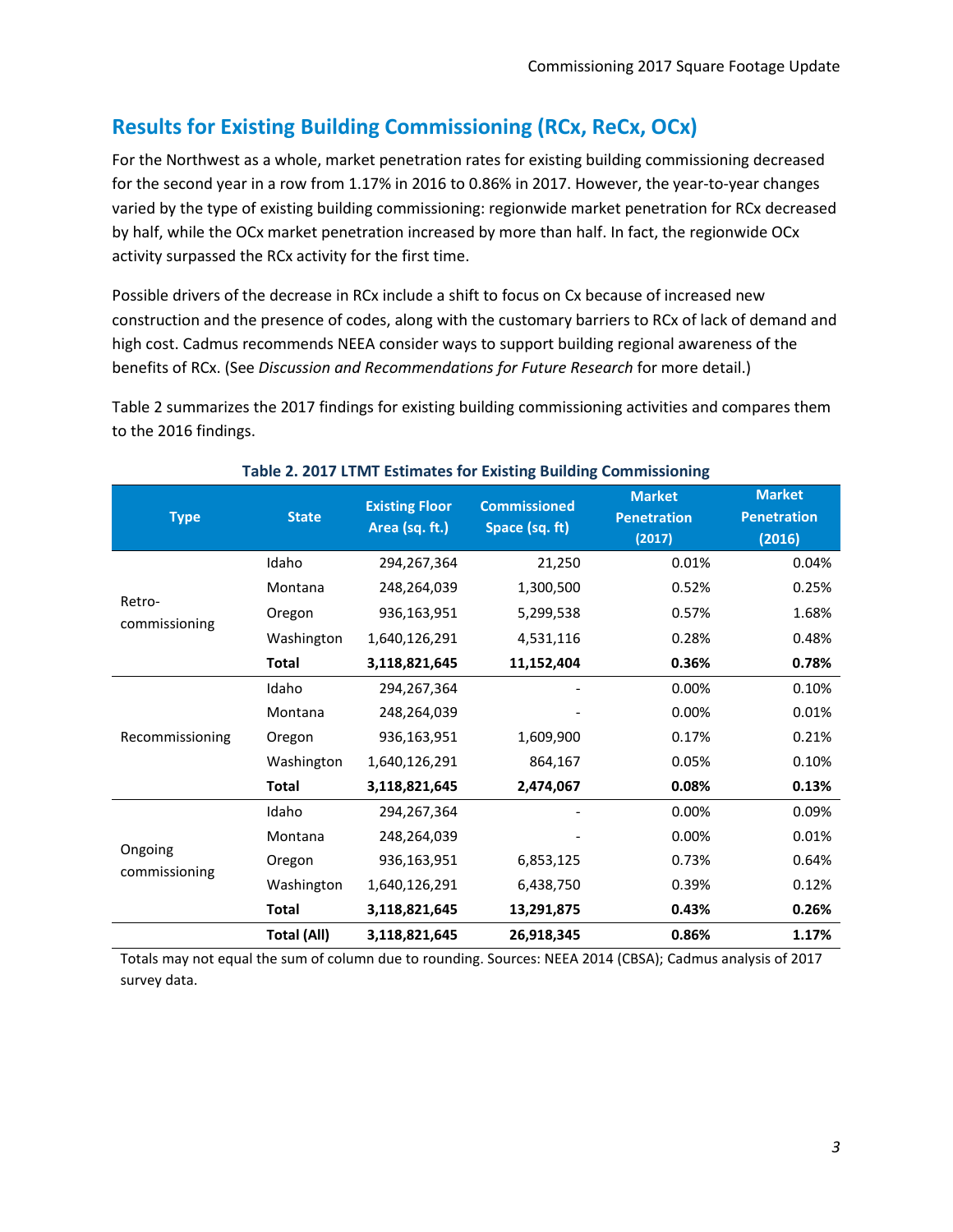# Historical Trends

[Figure 1](#page-5-0) an[d Figure 2](#page-5-1) illustrate the historical commissioning activity and market penetration for Cx, RCx, ReCx, and OCx, respectively. For historical data on a state-by-state basis, please see [Appendix B.](#page-14-0)

<span id="page-5-0"></span>

**Figure 1. New Construction: Historical Estimates for Market Size and Cx Penetration**

Sources: Summit Blue Consulting 2006-2008; Navigant 2010-2012; Cadmus 2014-2017; Cadmus analysis of 2017 survey data.

<span id="page-5-1"></span>

**Figure 2. Historical Estimates for Existing Building Commissioning Activity**

Sources: Summit Blue Consulting 2006-2008; Navigant 2010-2012; Cadmus 2014-2017; Cadmus analysis of 2017 survey data.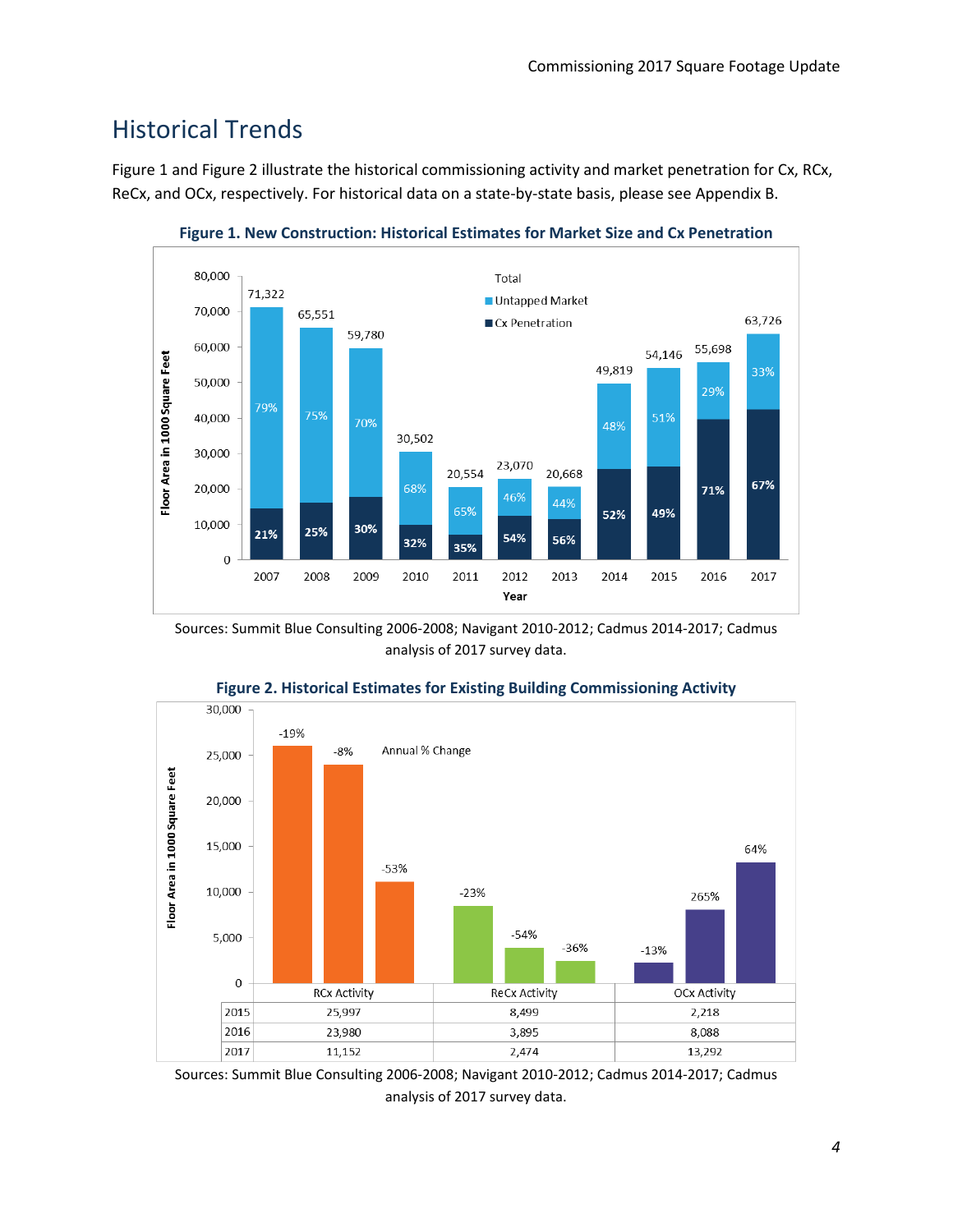# <span id="page-6-0"></span>Discussion and Recommendations for Future Research

- **Drivers of decrease in Cx activity in Oregon and increase in Washington:** The market penetration for Cx in Oregon decreased substantially in 2017. This appears to be due to considerable growth in Oregon's commercial new construction combined with a decrease in Oregon's Cx activity (total square footage of commissioned space). The decrease in Oregon's Cx activity may be due to Cx services being drawn from Oregon to Washington state; most firms work in both markets. This latter conclusion grew from additional data analysis as follows. Cadmus examined the survey data for firms who completed Cx projects in Oregon in 2016 and 2017 and found that almost all of them completed Cx projects in Washington as well. Moreover, the average share of these firms' total new building commissioning activity in Oregon shrank from 52% in 2016 to just 28% in 2017, whereas their average share in Washington increased from 48% in 2016 to 72% in 2017. The high demand for new building commissioning services in Washington is undoubtedly linked to the Washington State Energy Code 2015 updates, which require commissioning to be conducted in new buildings.
- **Drivers of increase in Cx activity in Idaho and Montana:** For Idaho, the Cx market penetration increased in 2017 due to an increase in Cx activity as well as a slight decrease in new building market size growth. Out of six firms who conducted Cx in Idaho, five reported that the 2012 International Energy Conservation Code—which became effective in Idaho in 2015—is the most important driver of Cx activity in Idaho. Montana experienced a much more substantial increase in Cx market penetration in 2017. Other than a slight decrease in Montana's new building market size, one respondent pointed out that firms have "a general focus in the area on new construction" compared to existing building commissioning.
- **Drivers of existing building commissioning activity changes:** For the Northwest as a whole, existing building commissioning activity decreased for the second year in a row. The regionwide market penetration for RCx decreased by half. Because of the small sample size, it is difficult to conclude whether this decrease in activity is due to incomplete data or trends in the market, but it is likely a combination of both. Cadmus examined the survey data on RCx activity and found that some providers who reported RCx projects in 2016 reported zero RCx projects in 2017. The average square feet per firm of those who did conduct RCx also decreased drastically in Idaho and Oregon. Survey respondents reported several significant barriers to the RCx market, including lack of demand (92% of all respondents), high costs for building owners (67% of all respondents), and commissioning firms' shift in focus to Cx (64% of all respondents). One respondent explained this shift to Cx in Idaho as follows: "As the economy has continued to improve, and new construction has boomed, providers have focused their marketing and manpower on new construction ... [so] retro-commissioning has taken a back seat." Cadmus recommends NEEA consider ways to support awareness-building in the region on the benefits of RCx, through its support of the Building Commissioning Association (BCA) or other industry efforts.
- **Recommendations for future research:** Despite having an updated population of commissioning professionals and similar recruitment efforts, this year's LTMT study only garnered responses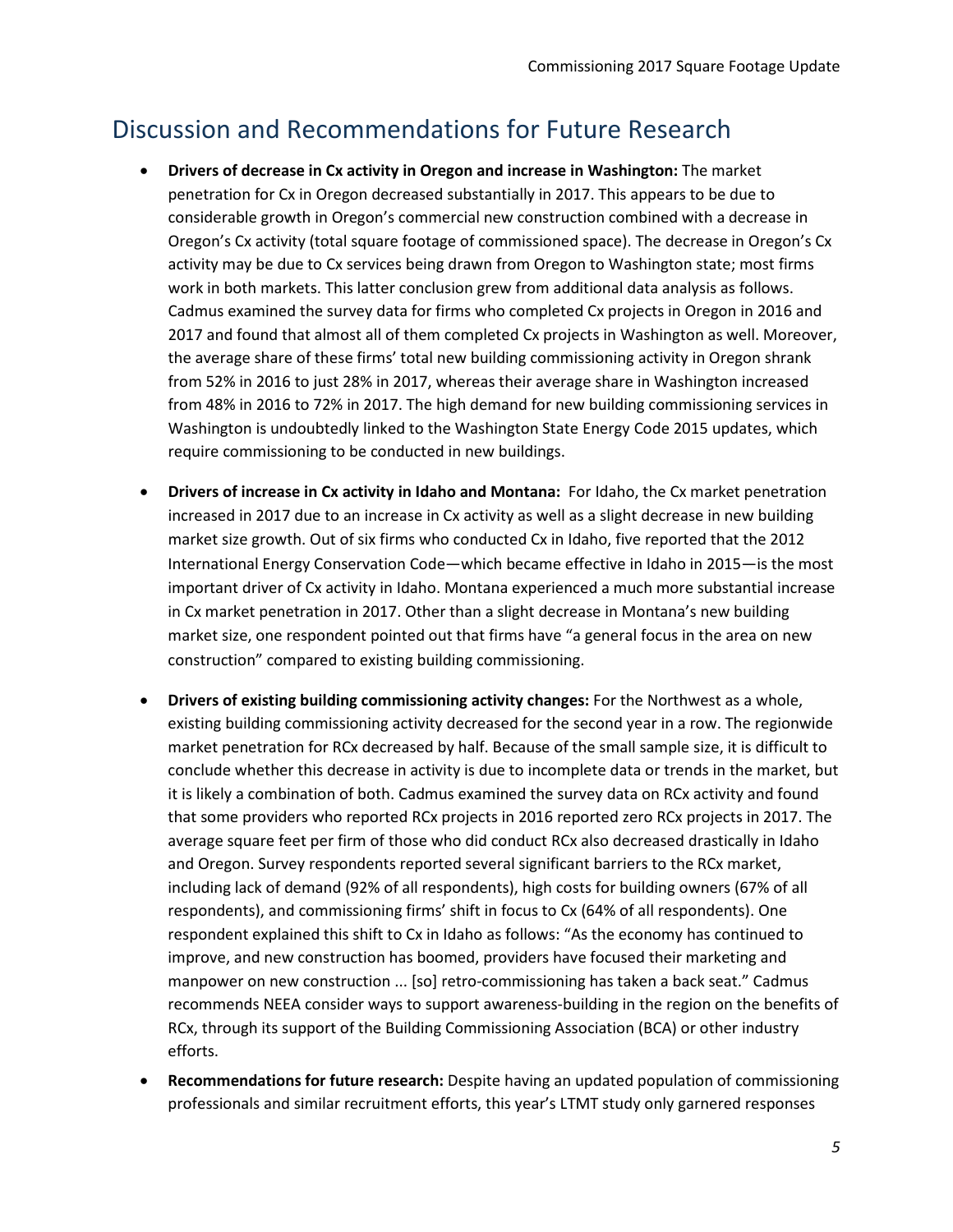from 20 firms, continuing the trend of decreasing responsiveness in the past two years. Also, while all 27 responding professionals in 2016 (representing 25 firms) indicated interest in participating again, only 12 participated in this year's survey (along with seven new firms and one returning firm from two years ago). Because findings from the survey are extrapolated to the population (an estimated 85 firms) to determine overall market activity in the region, a robust sample size is necessary to produce reliable results. In particular, consistent, year-overyear participation among commissioning professionals in the region is important. In this and past years' LTMT studies, after sending the online survey to the population of commissioning professionals, Cadmus used a random sampling approach to conduct phone reminders. For future efforts, Cadmus recommends adopting a purposive sampling approach that targets those firms that have participated in the research in the past. Secondly, Cadmus recommends conducting outreach via phone and email in advance of sending out the 2018 online survey, to remind professionals about the annual research and secure early buy-in. Where possible, we suggest NEEA leverage professional relationships and channels of influence, such as asking the BCA to highlight information about the survey in its newsletter or other communications.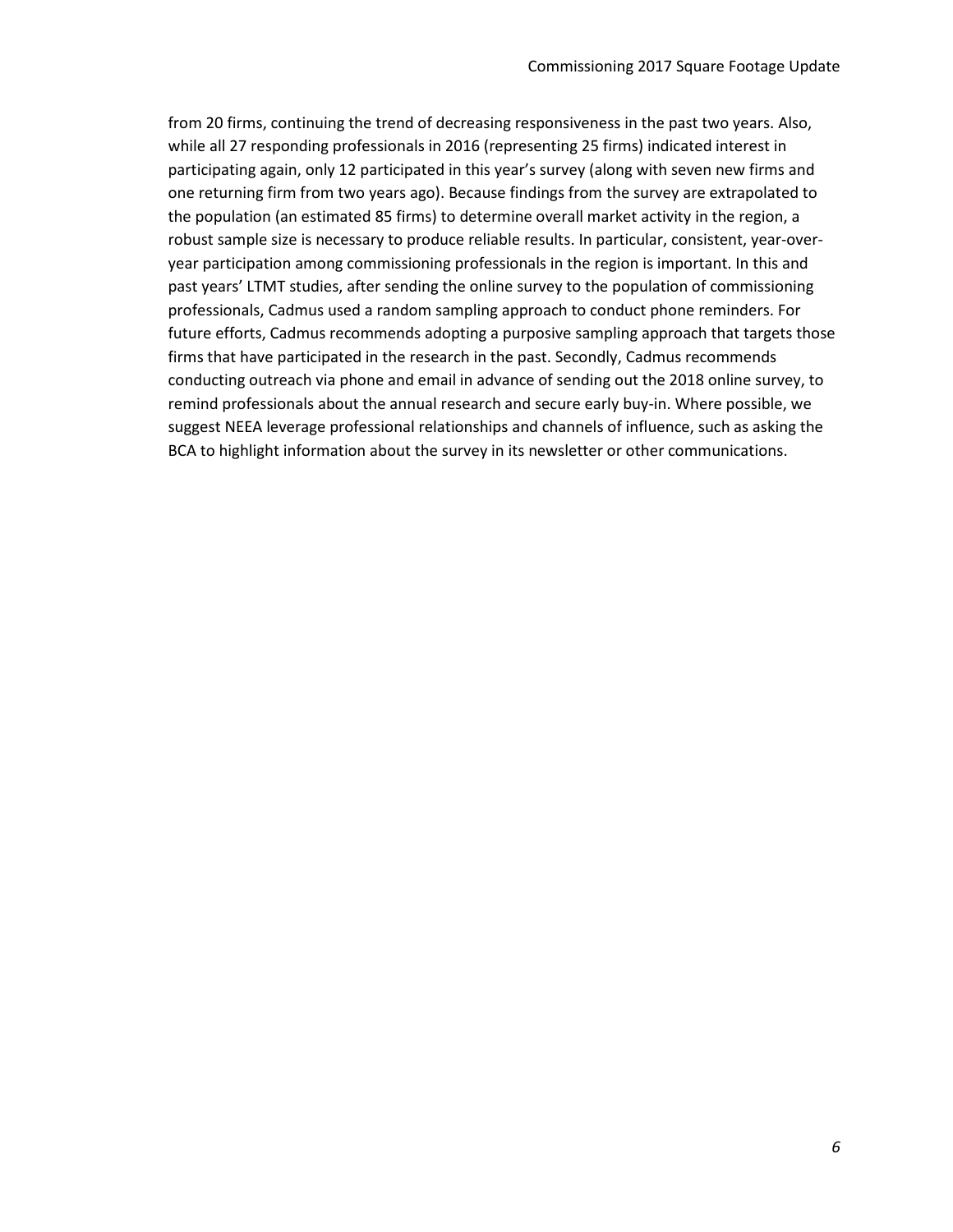# <span id="page-8-0"></span>Appendix A. Methodology

This is the fifth year that Cadmus has conducted this study. Each year the methods have remained consistent to provide a reliable measure of market change, although NEEA and Cadmus have made refinements based on the study's findings, NEEA's priorities, and best available information.

# *Data Collection Methodology*

 $\overline{\phantom{a}}$ 

NEEA had four major objectives for the 2017 LTMT study:

- Update the total floor area of commissioned space (square footage) by state and by each type of commissioning
- Determine the total market size of new and existing commercial buildings
- Calculate market penetration and determine how market penetration has changed over time
- Update the number of certified and uncertified commissioning providers by state

[Table 3](#page-9-0) provides a summary of the methodology and sources used for meeting each of these objectives. The next section describes the methodology for the online survey. In later sections of this report, Cadmus discusses detailed steps taken to arrive at the 2017 estimates.

Cadmus calculated precision for the square footage results at 80% confidence with ±39% precision for new building commissioning, and 80% confidence with ±54% precision for existing building commissioning.[3](#page-8-1) The level of precision for new building commissioning improved slightly compared to the level in the previous year. The poor precision for the existing building commissioning results was primarily driven by the small achieved sample size and the high variability of each of the reported square footage values, which impacted the standard error.

<span id="page-8-1"></span><sup>&</sup>lt;sup>3</sup> Cadmus calculated one measurement of confidence and precision for all types of existing building commissioning combined. Sample sizes were too small to provide meaningful precision results for RCx, ReCx and OCx separately.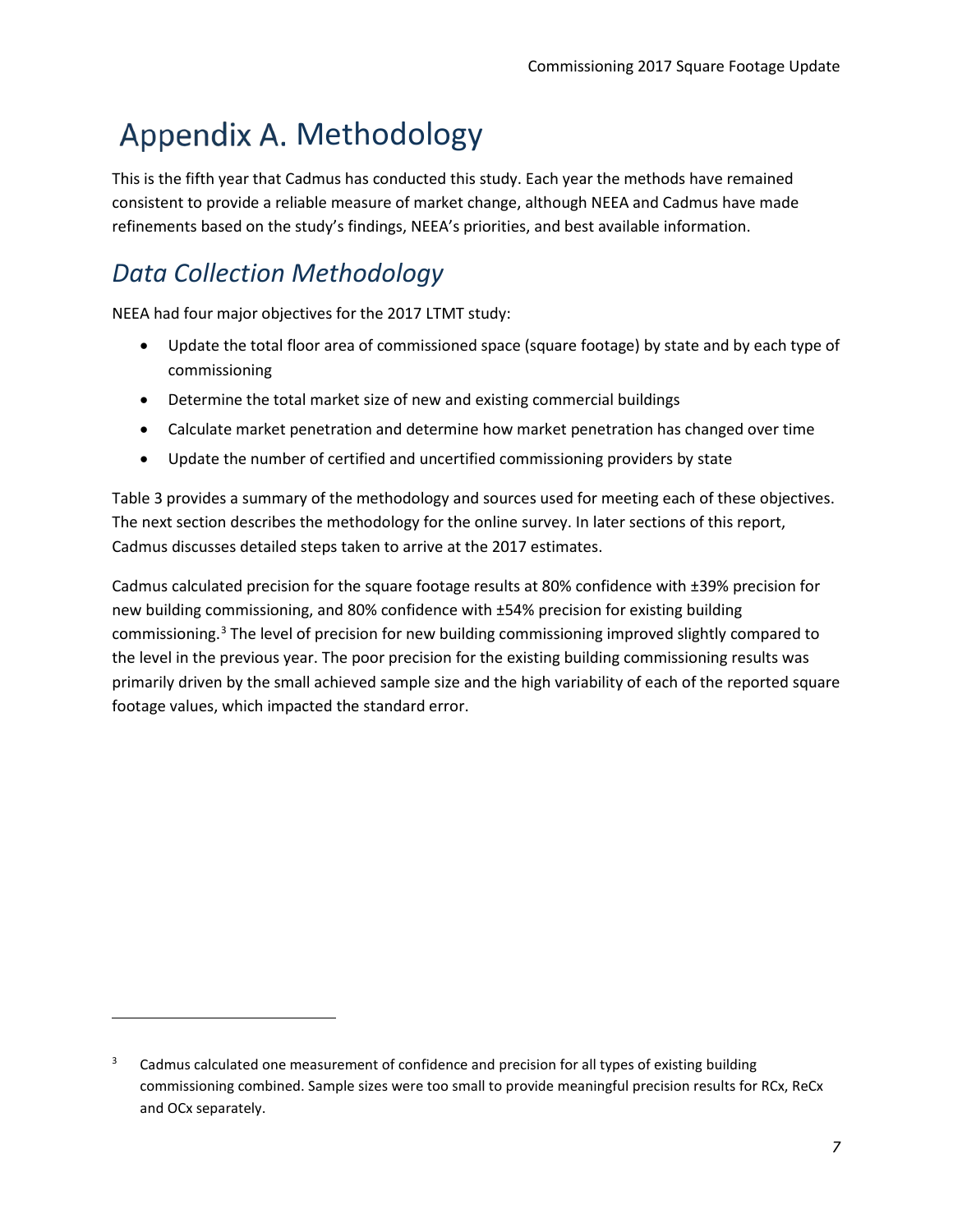<span id="page-9-0"></span>

| <b>Objectives</b>                                                                       | <b>Method</b>                        | Population*          | <b>Target</b><br><b>Sample Size</b> | <b>Achieved</b><br><b>Sample Size</b> | <b>Data Source for Task</b>                                                                                                                                               |
|-----------------------------------------------------------------------------------------|--------------------------------------|----------------------|-------------------------------------|---------------------------------------|---------------------------------------------------------------------------------------------------------------------------------------------------------------------------|
| Square footage<br>of commissioned<br>building space                                     | Online survey<br>of<br>professionals | 85 firms             | n/a                                 | 20 firms                              | Sample frame constructed<br>from public data from<br>certification bodies* and<br>internet search                                                                         |
| Market size<br>(square footage<br>of new and<br>existing<br>buildings)                  | Secondary<br>sources                 | n/a                  | n/a                                 | n/a                                   | Dodge data provided by<br>NEEA and 2014 CBSA data                                                                                                                         |
| Number of<br>certified and<br>uncertified<br>commissioning<br>professionals by<br>state | Online survey<br>of<br>professionals | 187<br>professionals | 45<br>respondents                   | 25<br>respondents                     | Number of certified<br>professionals from public<br>data from certification<br>bodies* and internet<br>search; number of<br>uncertified providers<br>obtained from survey |

### **Table 3. Data Collection Methodology**

\*Population is based on number of professionals certified with one or more of the following: Building Commissioning Association (BCA), AABC Commissioning Group (ACG), American Society of Heating, Refrigerating, and Air-Conditioning Engineers (ASHRAE), Association of Energy Engineers (AEE), and the National Environmental Balancing Bureau (NEBB).

# *Online Survey*

Cadmus used an online survey platform, designed and administered through Qualtrics, to collect square footage for commissioning activity. [Appendix C](#page-18-0) contains the online survey instrument. Cadmus contacted all commissioning professionals of the commissioning firm population, targeting 45 responses.

To update the population of commissioning firms active in the Northwest, Cadmus used the list of certified commissioning professionals generated for the 2016 LTMT study, excluded professionals whose emails bounced back during the previous LTMT study, and updated the list with new information from internet research. The updated list is composed of commissioning professionals holding a commissioning certification from either the Building Commissioning Association (BCA), the AABC Commissioning Group (ACG), the American Society of Heating, Refrigerating, and Air-Conditioning Engineers (ASHRAE), the Association of Energy Engineers (AEE), or the National Environmental Balancing Bureau (NEBB). In addition, Cadmus also conducted a broad internet search of engineering firms in each of the four states to capture firms providing commissioning services that may not have certified personnel listed by the above professional organizations.

The updated list also included California-based engineering firms and professionals to investigate whether they serviced the Northwest in 2017. Three reported they had so Cadmus counted them in the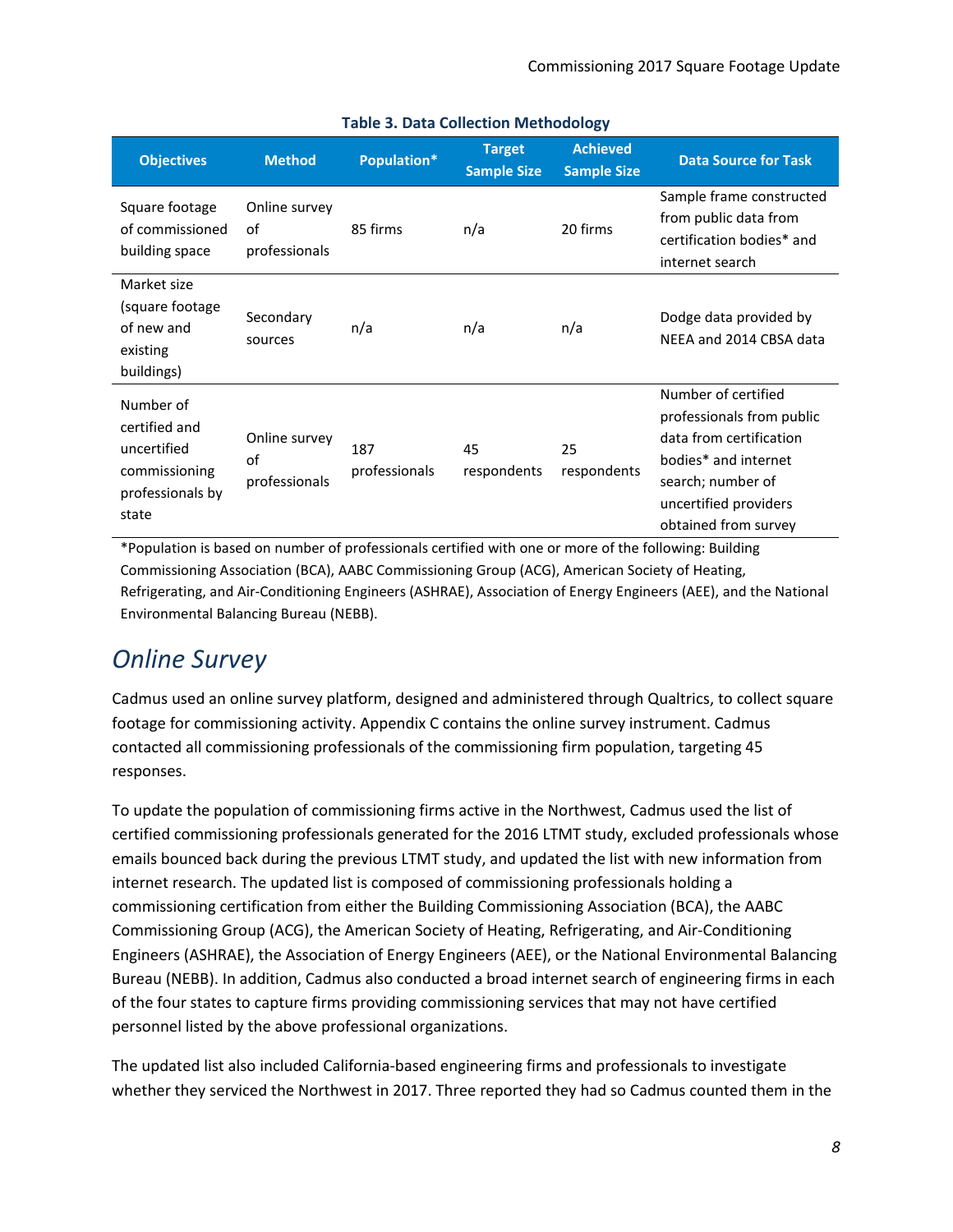final population. Altogether, 25 commissioning professionals completed the survey, representing 20 firms (17 Northwest and three California-based firms).

Also, while all 27 responding professionals in 2016 (representing 25 firms) indicated interest in participating again, only 12 participated in this year's survey (along with seven new firms and one returning firm from two years ago). Of the 13 firms that dropped out in 2017, we found that the contact person at five of them had moved on to a new job. For the majority of the remaining eight firms that participated in 2016 and not 2017, Cadmus sent the survey invitation to at least two different contacts and made follow-up reminder calls to at least one contact.

# *Determination of Market Size*

NEEA measures market penetration of new and existing building commissioning activity using the total new and existing commercial building floor area by state. New commercial building square footage is the metric for Cx market size. Existing commercial building square footage is the metric for RCx, ReCx, and OCx market size.

NEEA provided Cadmus new construction square footage from Dodge Data and Analytics (Dodge) for 2016 and 2017.Both years are necessary to arrive at the most accurate 2017 market size for new building commissioning because Cadmus lags the construction start data by nine months to account for the long duration between construction start and completion. For this year's study, the 2017 new building square footage estimate consists of 75% of the new construction starts' square footage from 2016, and 25% from 2017. Cadmus also removes the square footage of parking garages from this estimate because these structures typically do not undergo commissioning.

To determine the existing commercial building space in each state, Cadmus used NEEA's CBSA data from 2014. Last year, Cadmus updated the data to arrive at an estimate for the 2016 building stock by simply adding on 2015 new construction square footage; this year we followed the same methodology to arrive at a 2017 estimate for the existing building stock.<sup>[4](#page-10-0)</sup> [Appendix B](#page-14-0) shows the new and existing building stock by state and by year.

### **Square Footage of Demolitions**

NEEA requires estimates of demolished building space for the ACE Model. To calculate the square footage of demolished building space, Cadmus applied the 2013 LTMT study's established demolition rate of 0.63% to 2017's existing building square footage for each state. Cadmus reviewed other sources—including contacting state-level offices responsible for permit issuance—for an updated data source, but was not able to obtain a more up-to-date statewide or regional estimate of demolition rates.

l

<span id="page-10-0"></span>Lagged by nine months.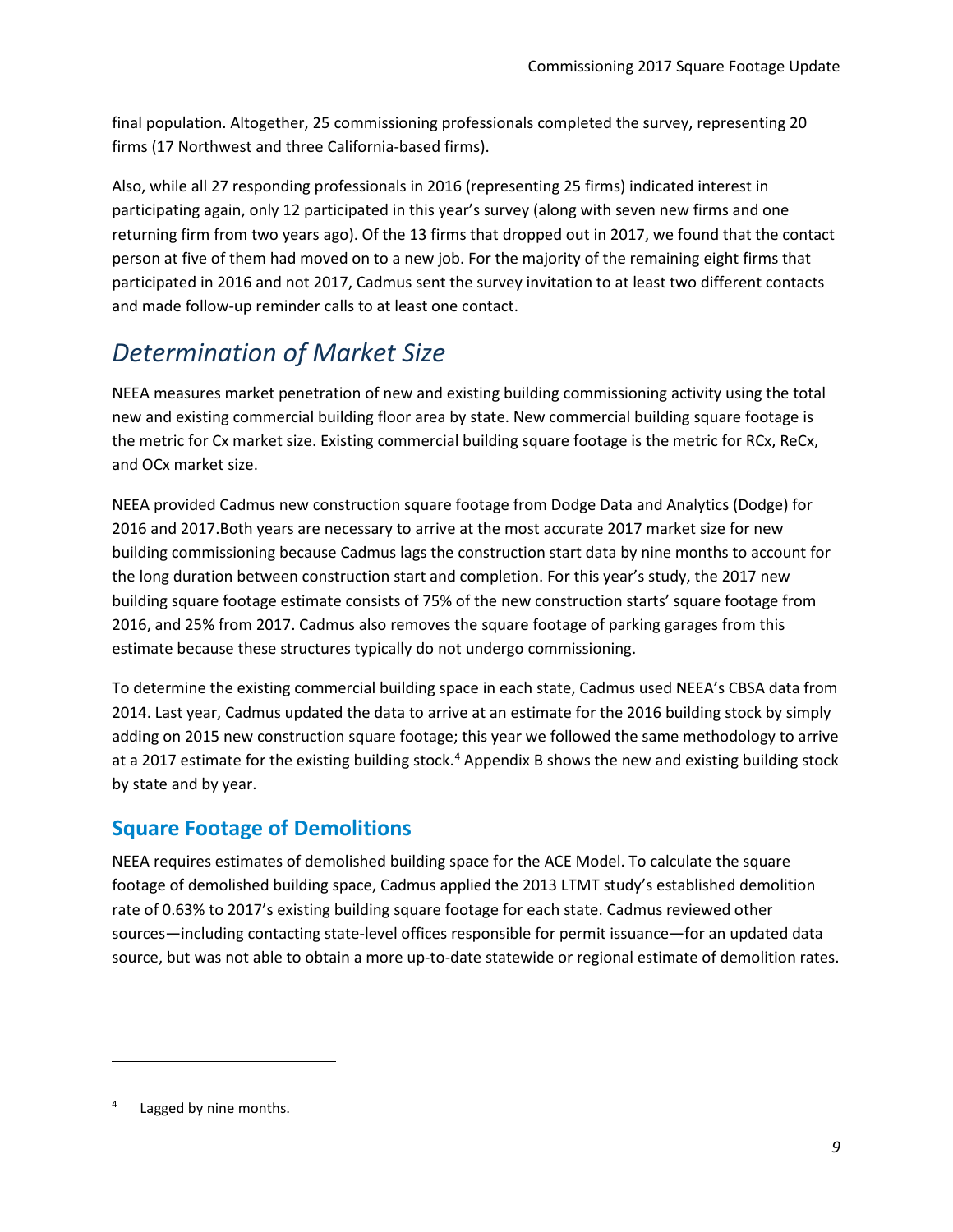# *Market Penetration*

Cadmus determined commissioning market penetration by collecting commissioning firms' estimates of the area (in square feet) commissioned in 2017, by state and commissioning type.

Cadmus' market penetration methodology involved the following steps:

- 1. Collect commissioning square footage from professionals through the online survey.
- 2. Estimate the population of commissioning firms by state and commissioning type.
- 3. Adjust for commissioning in manufacturing and industrial facilities.
- 4. Extrapolate the sample data collected to the firm population to arrive at total square feet of commissioned space.
- 5. Calculate market penetration by state and commissioning type.

[Table 4](#page-11-0) contains the final estimated population of firms by state and commissioning type. In this case, "service population" means the number of firms that Cadmus estimates *serviced end users in that state,* for each specific commissioning type. We used these population estimates as a multiplier to generate the total square footage for the ACE model (see [Key Findings\)](#page-2-0).

<span id="page-11-0"></span>

| <b>State</b> | <b>Cx Service</b> | <b>RCx Service</b> | <b>ReCx Service</b>      | <b>OCx Service</b>       |
|--------------|-------------------|--------------------|--------------------------|--------------------------|
|              | <b>Population</b> | <b>Population</b>  | <b>Population</b>        | <b>Population</b>        |
| Idaho        | 30                | 4                  | $\overline{\phantom{a}}$ | ۰                        |
| Montana      | 26                | 9                  | $\overline{\phantom{0}}$ | $\overline{\phantom{0}}$ |
| Oregon       | 43                | 21                 | 9                        | 13                       |
| Washington   | 55                | 30                 | 13                       | 13                       |

#### **Table 4. Total Estimated Population of Commissioning Firms by State and Commissioning Type**

Source: Cadmus analysis of 2017 survey data.

### **Adjustments**

l

NEEA's commissioning initiative focused on the commercial building market. Although the survey focused on commercial building commissioning, respondents may have counted industrial and manufacturing (I&M) buildings in their reported commissioned square footage. To measure this trend, Cadmus included questions in the survey to inform the square footage of commissioned floor space that was from I&M buildings for each of the four types of commissioning and adjusted the final square footage to remove the square footage for these buildings.[5](#page-11-1)

I&M buildings comprised 14% of Cx square footage, 29% of RCx square footage, 23% of ReCx square footage, and 7% of OCx square footage.

<span id="page-11-1"></span><sup>5</sup> Questions [E4,](#page-22-0) [E7,](#page-23-0) [E10,](#page-24-0) and [E13](#page-25-0) in [Appendix C.](#page-18-0)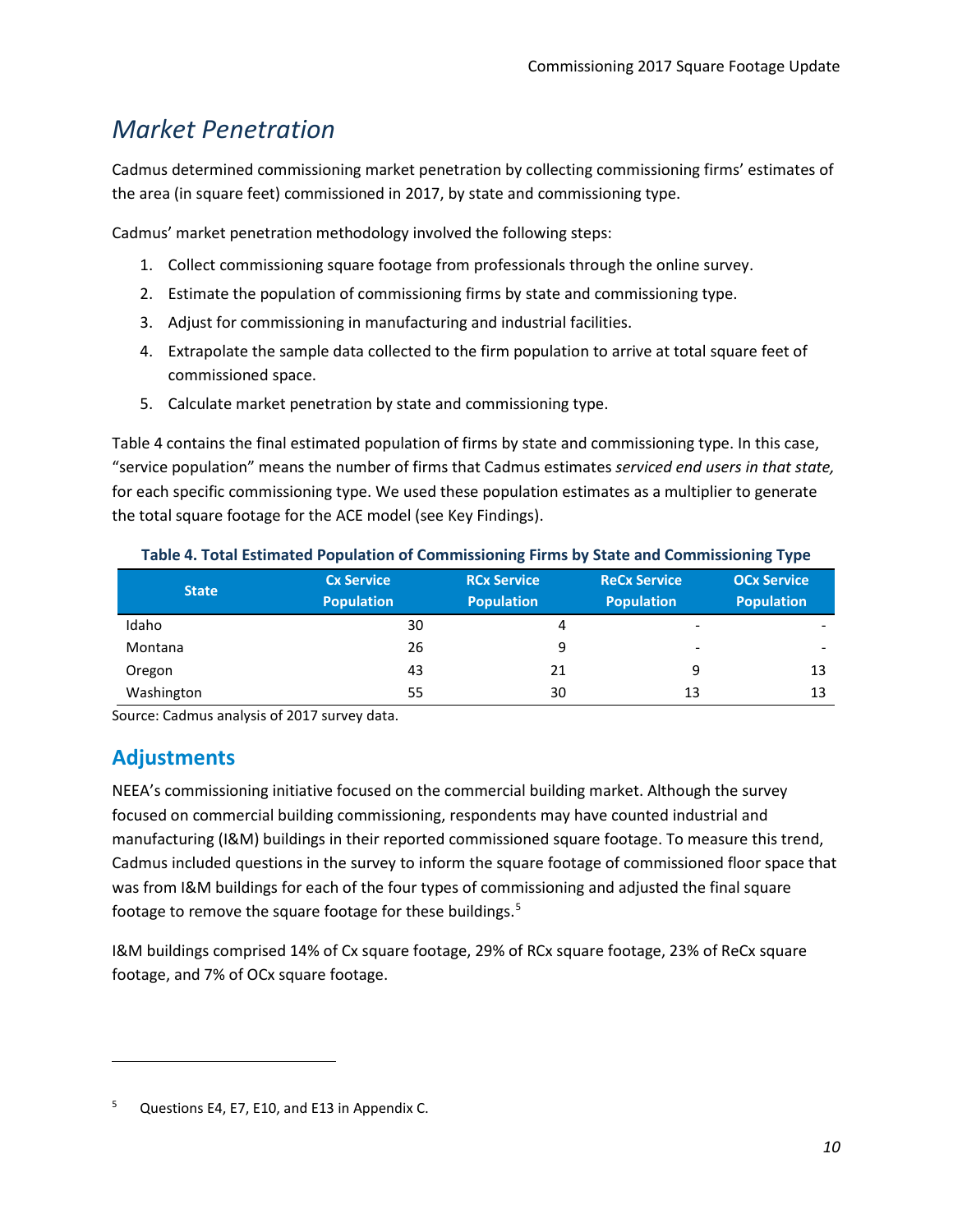### **Extrapolation of Sample Data to Population**

To extrapolate the sample square footage to the population of firms in each state and commissioning type, Cadmus applied the following formula:

#### **Equation 1. Extrapolation**

$$
NCxSqFt_{s,t} = \frac{\sum_{f=1}^{n} CxSqFt_{s,t}}{n_{s,t}} \times N_{s,t}
$$

Where

s = State (ID, MT, OR, or WA);

t = Commissioning type (Cx, RCx, ReCx, or OCx);

f = Commissioning firm;

Ns,t = Number of firms in the population in state (*s*) and commissioning type (*t*) (from [Table 4\)](#page-11-0);

ns,t = Number of firms in the sample in state (*s*) and commissioning type (*t*) (Cadmus analysis of 2017 survey data);

CxSqFt<sub>s,t</sub> = Adjusted commissioning square feet reported by firm (*f*) for state (*s*) and commissioning type (*t*) (Cadmus analysis of 2017 survey data); and

NCxSqFts,t = Total commissioning square feet for state (*s*) and commissioning type (*t*) (in [Table 1](#page-3-0) and [Table 2\)](#page-4-1).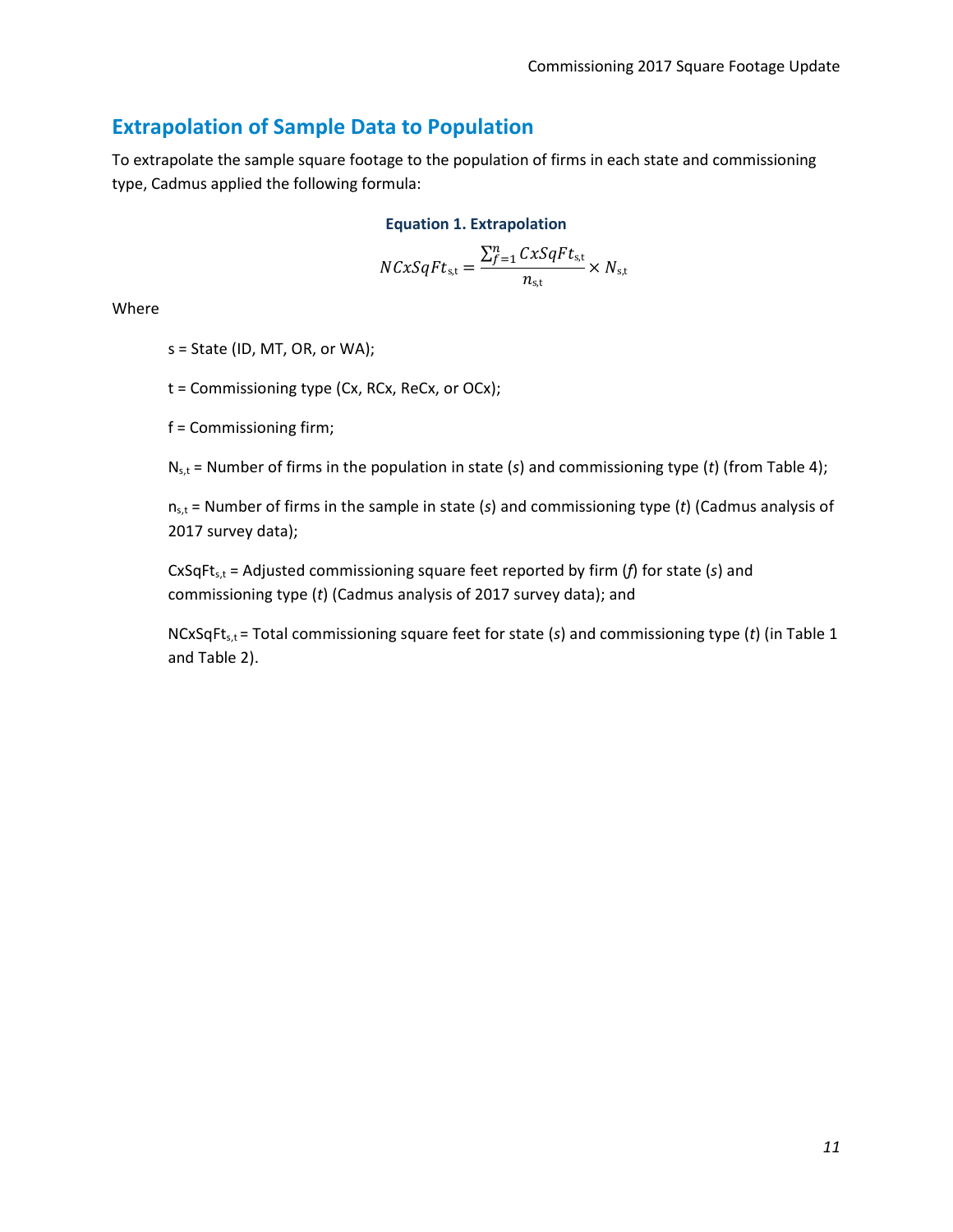## *References*

- Cadmus. *Commissioning Long-Term Monitoring and Tracking2016 Square-Footage Update.* Prepared for NEEA. October 23, 2017. Available online[: http://neea.org/docs/default](http://neea.org/docs/default-source/reports/building-commissioning-long-term-monitoring-and-tracking---2016-square-footage-update.pdf?sfvrsn=8)[source/reports/building-commissioning-long-term-monitoring-and-tracking---2016-square](http://neea.org/docs/default-source/reports/building-commissioning-long-term-monitoring-and-tracking---2016-square-footage-update.pdf?sfvrsn=8)[footage-update.pdf?sfvrsn=8](http://neea.org/docs/default-source/reports/building-commissioning-long-term-monitoring-and-tracking---2016-square-footage-update.pdf?sfvrsn=8)
- Cadmus. *Commissioning Long-Term Monitoring and Tracking2015 Square-Footage Update (2016 Study).* Prepared for NEEA. September 21, 2016.
- Cadmus. *Evaluation Review of Key Alliance Cost Effectiveness Model Assumptions for Commissioning.*  Prepared for NEEA. June 25, 2015.
- Cadmus. *Evaluation of ACE Model Key Assumptions for Commissioning and Retrocommissioning.* Prepared for NEEA. November 5, 2014.
- Dodge Data and Analytics. *Dodge Data & Analytics Construction Starts Information - 4th Quarter 2017 Forecast*. 2018.
- Navigant Consulting, Inc. *2014 Commercial Building Stock Assessment: Final Report. Prepared for NEEA. December 16,* 2014. Navigant Consulting, Inc. *Long-Term Monitoring and Tracking Report on 2011 Activities*. Prepared for NEEA. July 23, 2012.
- Navigant Consulting, Inc. *Long-Term Monitoring and Tracking Report on 2010 Activities*. Prepared for NEEA. June 15, 2011.
- Navigant Consulting, Inc. *Long-Term Monitoring and Tracking Report on 2009 Activities*. Prepared for NEEA. October 26, 2010.
- NEEA. *Commercial Building Stock Assessment*. 2014.
- Summit Blue Consulting, LLC. *Long-Term Monitoring and Tracking Report on 2008 Activities*. Prepared for NEEA. July 8, 2008.
- Summit Blue Consulting, LLC. *Long-Term Monitoring and Tracking Report on 2007 Activities*. Prepared for NEEA. May 28, 2008.
- Summit Blue Consulting, LLC. *Long-Term Monitoring and Tracking Report on 2006 Activities*. Prepared for NEEA. March 15, 2007.
- Summit Blue Consulting, LLC. *Long-Term Monitoring and Tracking Report on 2005 Activities*. Prepared for NEEA. April 18, 2006.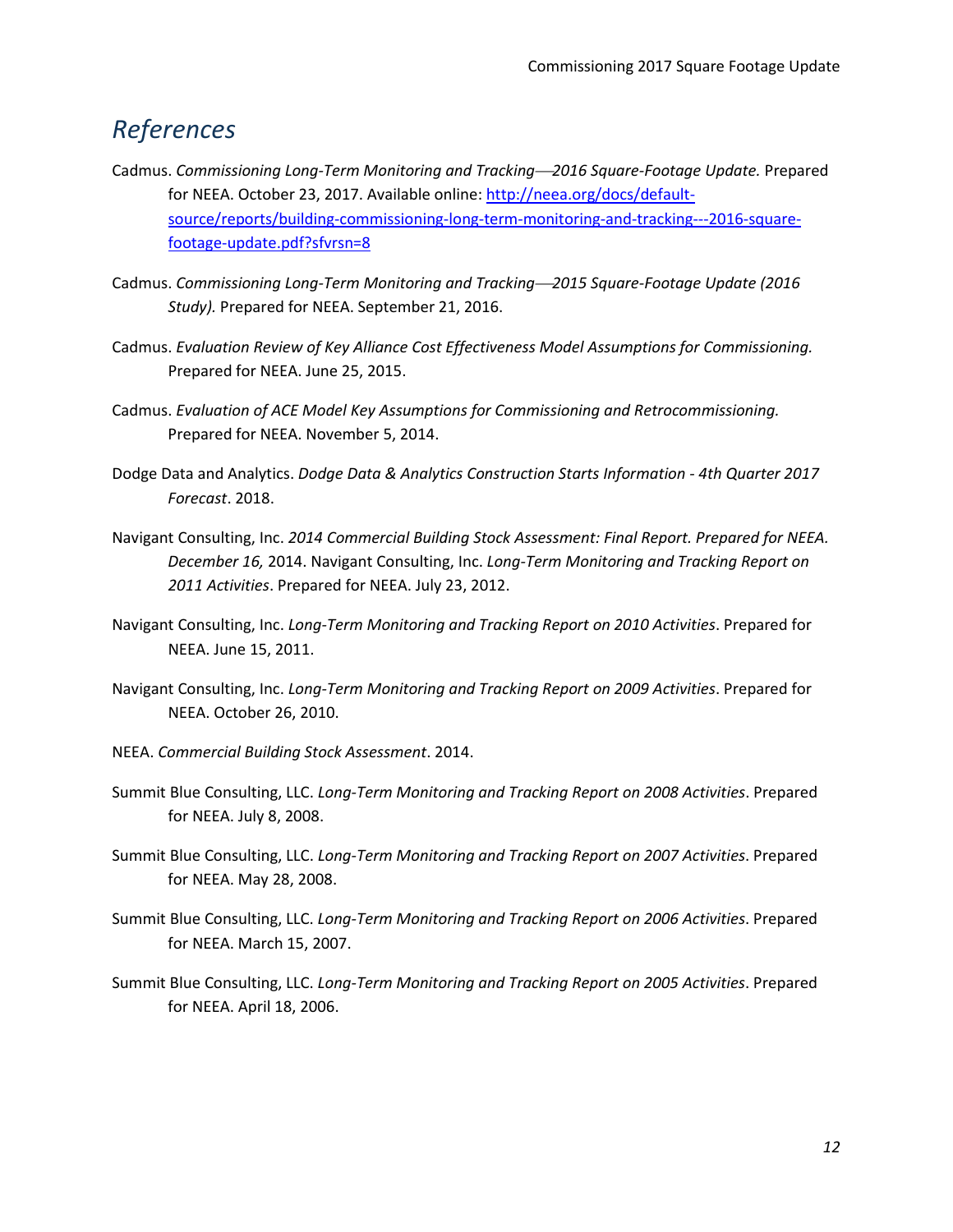# <span id="page-14-1"></span><span id="page-14-0"></span>Appendix B. Historical Data

| <b>New Building</b> |      |                         | <b>Cx Activity</b> | <b>Market</b>      |  |
|---------------------|------|-------------------------|--------------------|--------------------|--|
| <b>State</b>        | Year | <b>Market Size (sq.</b> | (sq. ft.)          | <b>Penetration</b> |  |
|                     |      | ft.)                    |                    |                    |  |
| Idaho               | 2017 | 8,101,275               | 1,620,375          | 20%                |  |
| Idaho               | 2016 | 8,654,525               | 1,241,321          | 14%                |  |
| Idaho               | 2015 | 5,626,275               | 1,971,336          | 35%                |  |
| Idaho               | 2014 | 3,756,200               | 856,308            | 23%                |  |
| Idaho               | 2013 | 2,659,925               | 376,000            | 14%                |  |
| Idaho               | 2012 | 3,348,850               | 385,755            | 12%                |  |
| Montana             | 2017 | 2,801,875               | 2,614,650          | 93%                |  |
| Montana             | 2016 | 2,935,250               | 1,038,165          | 35%                |  |
| Montana             | 2015 | 2,556,625               | 768,214            | 30%                |  |
| Montana             | 2014 | 2,060,825               | 794,779            | 39%                |  |
| Montana             | 2013 | 1,401,725               | 499,021            | 36%                |  |
| Montana             | 2012 | 995,300                 | 576,183            | 58%                |  |
| Oregon              | 2017 | 15,927,975              | 5,576,794          | 35%                |  |
| Oregon              | 2016 | 13,003,750              | 9,740,592          | 75%                |  |
| Oregon              | 2015 | 12,600,125              | 9,421,714          | 75%                |  |
| Oregon              | 2014 | 13,959,850              | 7,199,634          | 52%                |  |
| Oregon              | 2013 | 5,842,325               | 3,192,334          | 55%                |  |
| Oregon              | 2012 | 6,498,525               | 2,918,564          | 45%                |  |
| Washington          | 2017 | 36,895,250              | 32,748,574         | 89%                |  |
| Washington          | 2016 | 31,103,975              | 27,608,184         | 89%                |  |
| Washington          | 2015 | 33,363,025              | 14,344,043         | 43%                |  |
| Washington          | 2014 | 30,041,975              | 16,950,747         | 56%                |  |
| Washington          | 2013 | 10,763,625              | 7,562,522          | 70%                |  |
| Washington          | 2012 | 12,227,350              | 8,617,914          | 70%                |  |
| Total               | 2017 | 63,726,375              | 42,560,393         | 67%                |  |
| Total               | 2016 | 55,697,500              | 39,628,261         | 71%                |  |
| Total               | 2015 | 54,146,050              | 26,505,308         | 49%                |  |
| Total               | 2014 | 49,818,850              | 25,801,468         | 52%                |  |
| Total               | 2013 | 20,667,600              | 11,629,876         | 56%                |  |
| Total               | 2012 | 23,070,025              | 12,498,416         | 54%                |  |

### **Table 5. Cx 2012–2017 Market Size, Activity, and Penetration Estimates**

Sources: Dodge; Cadmus 2014-2017; Cadmus analysis of 2017 data.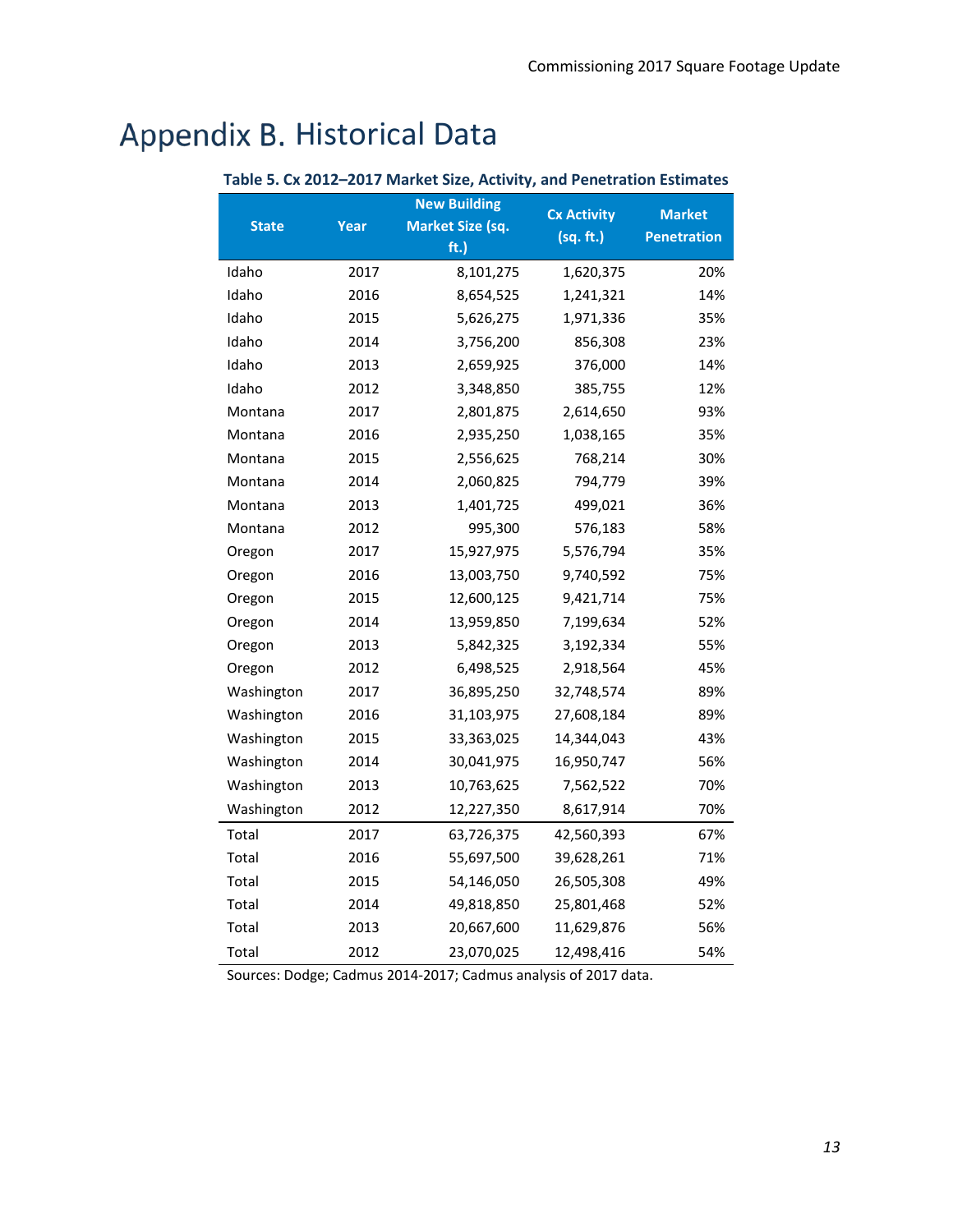| <b>State</b> | Year | <b>Existing Building</b><br><b>Market Size (sq.</b> | <b>RCx Activity</b> | <b>Market</b>      |
|--------------|------|-----------------------------------------------------|---------------------|--------------------|
|              |      | ft.)                                                | (sq. ft.)           | <b>Penetration</b> |
| Idaho        | 2017 | 294,267,364                                         | 21,250              | 0.01%              |
| Idaho        | 2016 | 285,616,121                                         | 111,268             | 0.04%              |
| Idaho        | 2015 | 279,993,579                                         | 449,365             | 0.16%              |
| Idaho        | 2014 | 277,520,204                                         | 1,310,676           | 0.47%              |
| Idaho        | 2013 | 251,819,745                                         | 231,000             | 0.09%              |
| Idaho        | 2012 | 250,628,640                                         | 513,333             | 0.20%              |
| Montana      | 2017 | 248,264,039                                         | 1,300,500           | 0.52%              |
| Montana      | 2016 | 245,330,092                                         | 620,702             | 0.25%              |
| Montana      | 2015 | 242,774,686                                         | 1,922,118           | 0.79%              |
| Montana      | 2014 | 241,278,586                                         | 2,895,373           | 1.20%              |
| Montana      | 2013 | 73,404,096                                          | 1,256,700           | 1.71%              |
| Montana      | 2012 | 73,726,888                                          | 621,000             | 0.84%              |
| Oregon       | 2017 | 936,163,951                                         | 5,299,538           | 0.57%              |
| Oregon       | 2016 | 923,165,449                                         | 15,537,577          | 1.68%              |
| Oregon       | 2015 | 910,569,540                                         | 14,787,244          | 1.62%              |
| Oregon       | 2014 | 902,390,465                                         | 8,041,145           | 0.89%              |
| Oregon       | 2013 | 700,587,203                                         | 5,490,747           | 0.78%              |
| Oregon       | 2012 | 698,772,815                                         | 9,682,095           | 1.39%              |
| Washington   | 2017 | 1,640,126,291                                       | 4,531,116           | 0.28%              |
| Washington   | 2016 | 1,609,038,937                                       | 7,710,523           | 0.48%              |
| Washington   | 2015 | 1,575,691,205                                       | 8,838,009           | 0.56%              |
| Washington   | 2014 | 1,558,742,105                                       | 19,810,255          | 1.27%              |
| Washington   | 2013 | 1,175,723,736                                       | 12,494,182          | 1.06%              |
| Washington   | 2012 | 1,168,381,594                                       | 7,606,938           | 0.65%              |
| Total        | 2017 | 3,118,821,645                                       | 11,152,404          | 0.36%              |
| Total        | 2016 | 3,063,150,599                                       | 23,980,068          | 0.78%              |
| Total        | 2015 | 3,009,029,010                                       | 25,996,736          | 0.86%              |
| Total        | 2014 | 2,979,931,360                                       | 32,057,449          | 1.08%              |
| Total        | 2013 | 2,201,534,780                                       | 19,472,629          | 0.88%              |
| Total        | 2012 | 2,191,509,936                                       | 18,423,367          | 0.84%              |

<span id="page-15-0"></span>**Table 6. RCx 2012–2017 Market Size, Activity, and Penetration Estimates** 

Source*s*: Dodge; Cadmus 2014-2017; Cadmus analysis of 2017 data.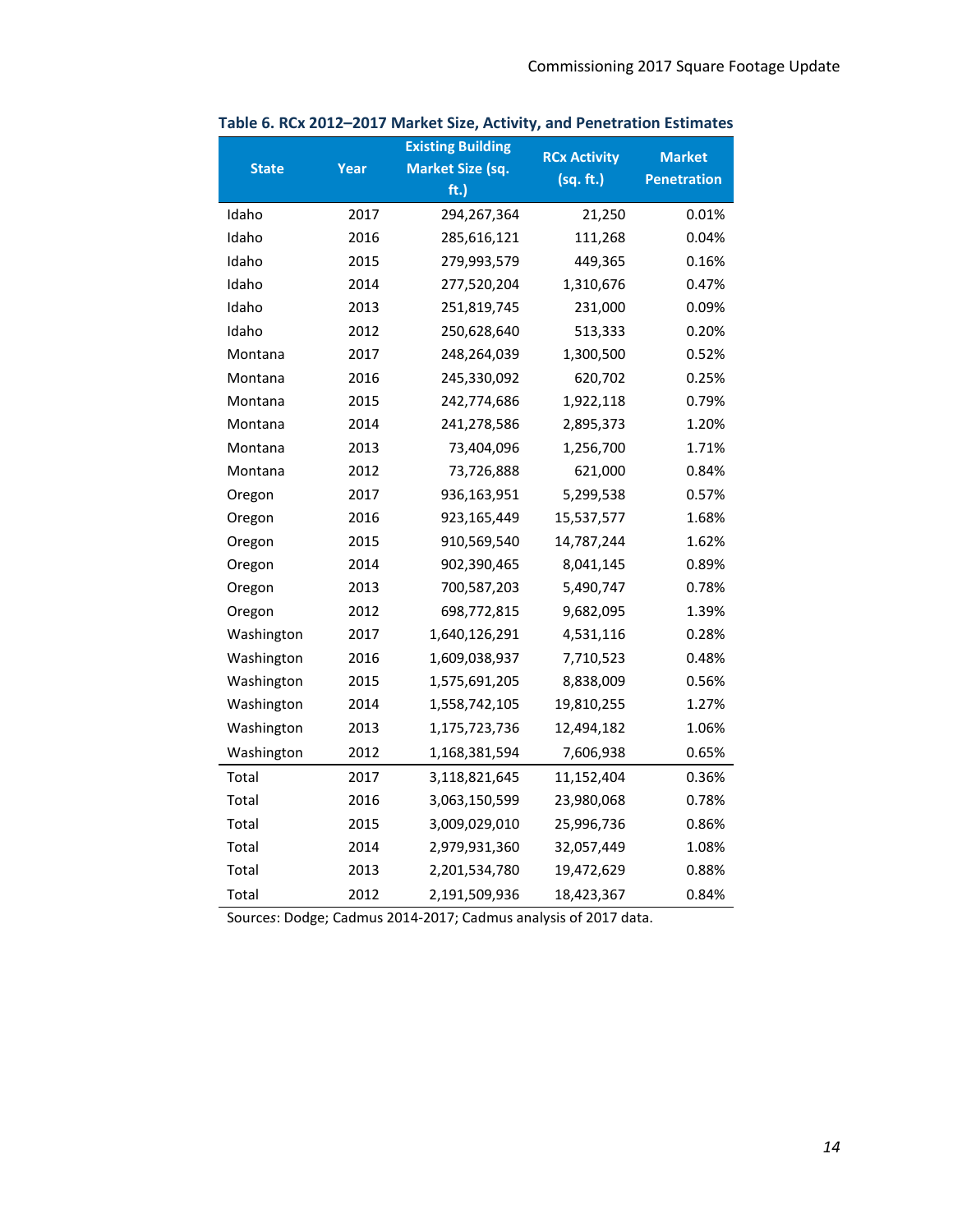| <b>State</b> | Year | <b>Existing Building</b><br><b>Market Size (sq.</b> | <b>ReCx Activity</b> | <b>Market</b>      |
|--------------|------|-----------------------------------------------------|----------------------|--------------------|
|              |      | ft.)                                                | (sq. ft.)            | <b>Penetration</b> |
| Idaho        | 2017 | 294,267,364                                         |                      | 0.00%              |
| Idaho        | 2016 | 285,616,121                                         | 276,159              | 0.10%              |
| Idaho        | 2015 | 279,993,579                                         | 0                    | 0.00%              |
| Idaho        | 2014 | 277,520,204                                         | 523,243              | 0.19%              |
| Idaho        | 2013 | 251,819,745                                         |                      | 0.00%              |
| Idaho        | 2012 | 250,628,640                                         | 4,400                | 0.00%              |
| Montana      | 2017 | 248,264,039                                         |                      | 0.00%              |
| Montana      | 2016 | 245,330,092                                         | 21,429               | 0.01%              |
| Montana      | 2015 | 242,774,686                                         | 313,820              | 0.13%              |
| Montana      | 2014 | 241,278,586                                         | 350,071              | 0.15%              |
| Montana      | 2013 | 73,404,096                                          |                      | 0.00%              |
| Montana      | 2012 | 73,726,888                                          | 37,500               | 0.05%              |
| Oregon       | 2017 | 936,163,951                                         | 1,609,900            | 0.17%              |
| Oregon       | 2016 | 923,165,449                                         | 1,934,324            | 0.21%              |
| Oregon       | 2015 | 910,569,540                                         | 6,025,351            | 0.66%              |
| Oregon       | 2014 | 902,390,465                                         | 3,897,020            | 0.43%              |
| Oregon       | 2013 | 700,587,203                                         | 1,046,318            | 0.15%              |
| Oregon       | 2012 | 698,772,815                                         | 717,972              | 0.10%              |
| Washington   | 2017 | 1,640,126,291                                       | 864,167              | 0.05%              |
| Washington   | 2016 | 1,609,038,937                                       | 1,663,518            | 0.10%              |
| Washington   | 2015 | 1,575,691,205                                       | 2,160,289            | 0.14%              |
| Washington   | 2014 | 1,558,742,105                                       | 6,314,294            | 0.41%              |
| Washington   | 2013 | 1,175,723,736                                       | 3,825,000            | 0.33%              |
| Washington   | 2012 | 1,168,381,594                                       | 2,050,000            | 0.18%              |
| Total        | 2017 | 3,118,821,645                                       | 2,474,067            | 0.08%              |
| Total        | 2016 | 3,063,150,599                                       | 3,895,430            | 0.13%              |
| Total        | 2015 | 3,009,029,010                                       | 8,499,461            | 0.28%              |
| Total        | 2014 | 2,979,931,360                                       | 11,084,628           | 0.37%              |
| Total        | 2013 | 2,201,534,780                                       | 4,871,318            | 0.22%              |
| Total        | 2012 | 2,191,509,936                                       | 2,809,872            | 0.13%              |

<span id="page-16-0"></span>**Table 7. ReCx 2012–2017 Market Size, Activity, and Penetration Estimates**

Sources: Dodge; Cadmus 2014-2017; Cadmus analysis of 2017 data.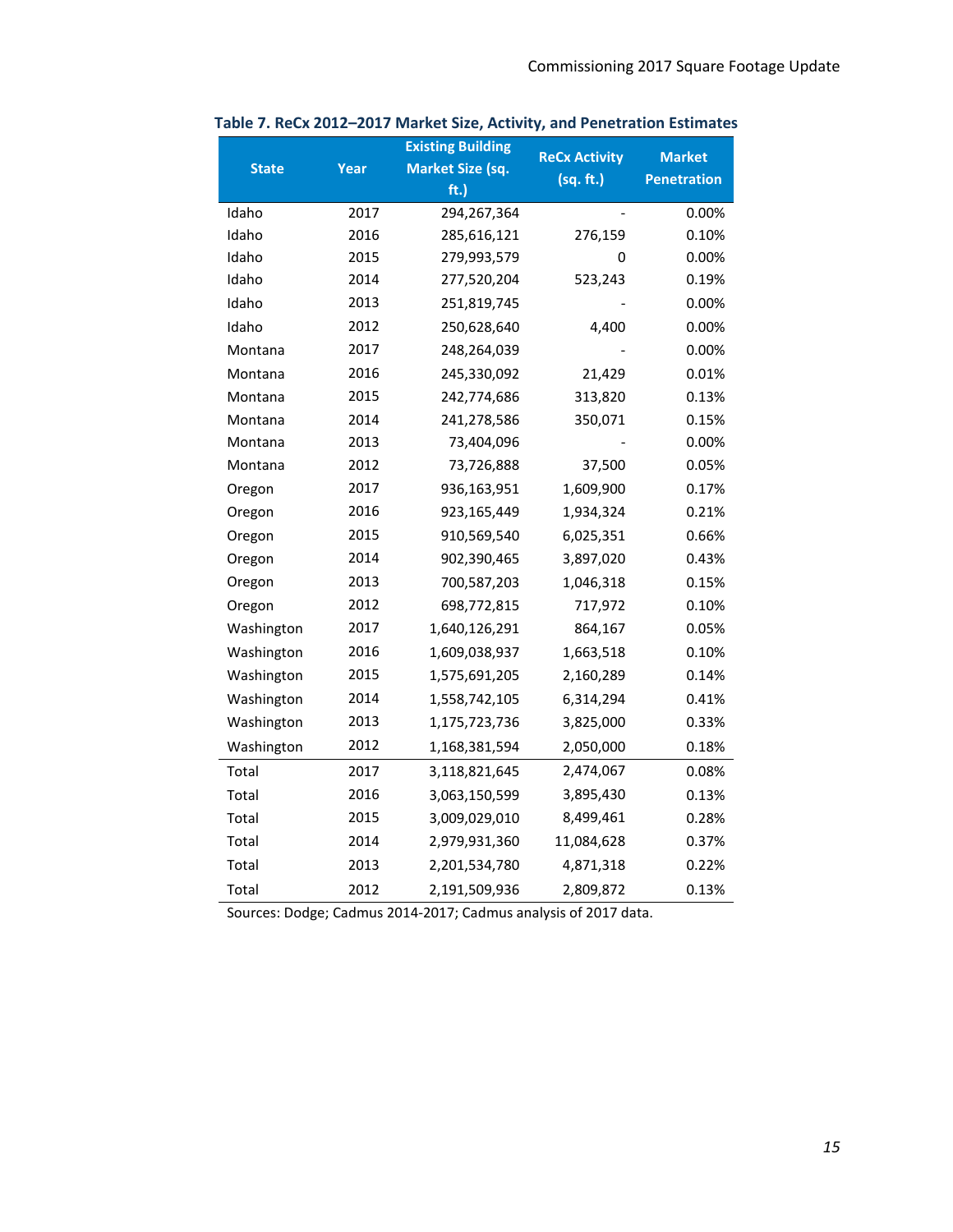|              |      | <b>Existing Building</b> | <b>OCx Activity</b> | <b>Market</b>      |
|--------------|------|--------------------------|---------------------|--------------------|
| <b>State</b> | Year | <b>Market Size (sq.</b>  | (sq. ft.)           | <b>Penetration</b> |
|              |      | ft.)                     |                     |                    |
| Idaho        | 2017 | 294,267,364              |                     | $0.00\%$           |
| Idaho        | 2016 | 285,616,121              | 246,377             | 0.09%              |
| Idaho        | 2015 | 279,993,579              | 10,714              | 0.00%              |
| Idaho        | 2014 | 277,520,204              | 246,947             | 0.09%              |
| Idaho        | 2013 | 251,819,745              |                     | 0.00%              |
| Idaho        | 2012 | 250,628,640              |                     | 0.00%              |
| Montana      | 2017 | 248,264,039              |                     | 0.00%              |
| Montana      | 2016 | 245,330,092              | 30,612              | 0.01%              |
| Montana      | 2015 | 242,774,686              | 321,429             | 0.13%              |
| Montana      | 2014 | 241,278,586              | 86,171              | 0.04%              |
| Montana      | 2013 | 73,404,096               |                     | $0.00\%$           |
| Montana      | 2012 | 73,726,888               |                     | 0.00%              |
| Oregon       | 2017 | 936,163,951              | 6,853,125           | 0.73%              |
| Oregon       | 2016 | 923,165,449              | 5,909,100           | 0.64%              |
| Oregon       | 2015 | 910,569,540              | 1,114,286           | 0.12%              |
| Oregon       | 2014 | 902,390,465              | 1,766,511           | 0.20%              |
| Oregon       | 2013 | 700,587,203              | 1,806,000           | 0.26%              |
| Oregon       | 2012 | 698,772,815              | 1,806,000           | 0.26%              |
| Washington   | 2017 | 1,640,126,291            | 6,438,750           | 0.39%              |
| Washington   | 2016 | 1,609,038,937            | 1,901,991           | 0.12%              |
| Washington   | 2015 | 1,575,691,205            | 771,429             | 0.05%              |
| Washington   | 2014 | 1,558,742,105            | 458,271             | 0.03%              |
| Washington   | 2013 | 1,175,723,736            | 2,345,000           | 0.20%              |
| Washington   | 2012 | 1,168,381,594            | 2,171,400           | 0.19%              |
| Total        | 2017 | 3,118,821,645            | 13,291,875          | 0.43%              |
| Total        | 2016 | 3,063,150,599            | 8,088,080           | 0.26%              |
| Total        | 2015 | 3,009,029,010            | 2,217,857           | 0.07%              |
| Total        | 2014 | 2,979,931,360            | 2,557,901           | 0.09%              |
| Total        | 2013 | 2,201,534,780            | 4,151,000           | 0.19%              |
| Total        | 2012 | 2,191,509,936            | 3,977,400           | 0.18%              |

### <span id="page-17-0"></span>**Table 8. OCx 2012–2016 Market Size, Activity, and Penetration Estimates**

Sources: NEEA 2014 (CBSA); Cadmus 2014-2017.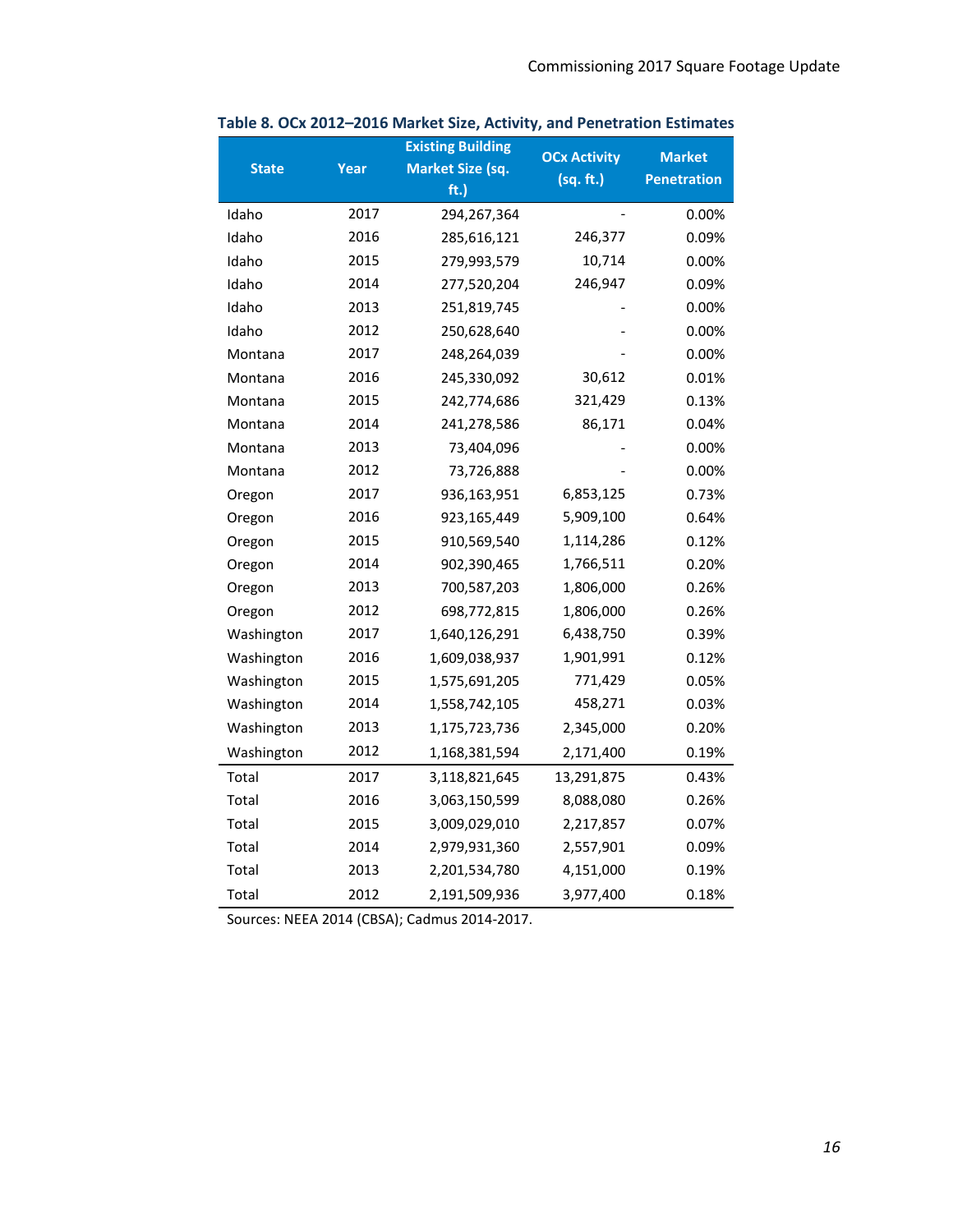# <span id="page-18-0"></span>Appendix C. Survey Instrument

### *A. Survey Invitation Email Message* To: [EMAIL ADDRESS]

From: NEEA and Cadmus

Subject: Annual Paid Survey Opportunity - NEEA Commissioning Study

### Dear [FIRST NAME]:

For the past five years, the non-profit Northwest Energy Efficiency Alliance (NEEA) has conducted an annual study on new building and existing building commissioning markets in the Northwest (Washington, Oregon, Idaho, and Montana) to track industry trends and market changes. According to our research, your firm provides commissioning services in our region and so we'd like to invite you to participate in this paid research opportunity.

The study aims to determine the total square footage of whole-building and energy-focused commissioned building space in the Northwest in the year 2017, and so we'll ask you to share your firm's square footage of commissioning projects, and a few other questions.

We know your time is valuable, so we are offering respondents a **\$150 Visa gift card** for completing a survey. This survey should take approximately 20 minutes. As always, individual results **always remain anonymous**.

### **Follow this link to the Survey:** [SURVEY LINK]

#### **Or copy and paste this URL into your internet browser:** [SURVEY LINK]

To receive your gift card and participate in this study, please complete the survey by **December 22, 2017**.

NEEA greatly appreciates your participation. If you have any questions about the survey, please feel free to contact me. Thank you in advance!

Sincerely,

Hope Lobkowicz

Cadmus 720 SW Washington St. Portland, OR 97205 503-467-7131

> Follow the link to opt out of future emails: \${l://OptOutLink?d=Click here to unsubscribe}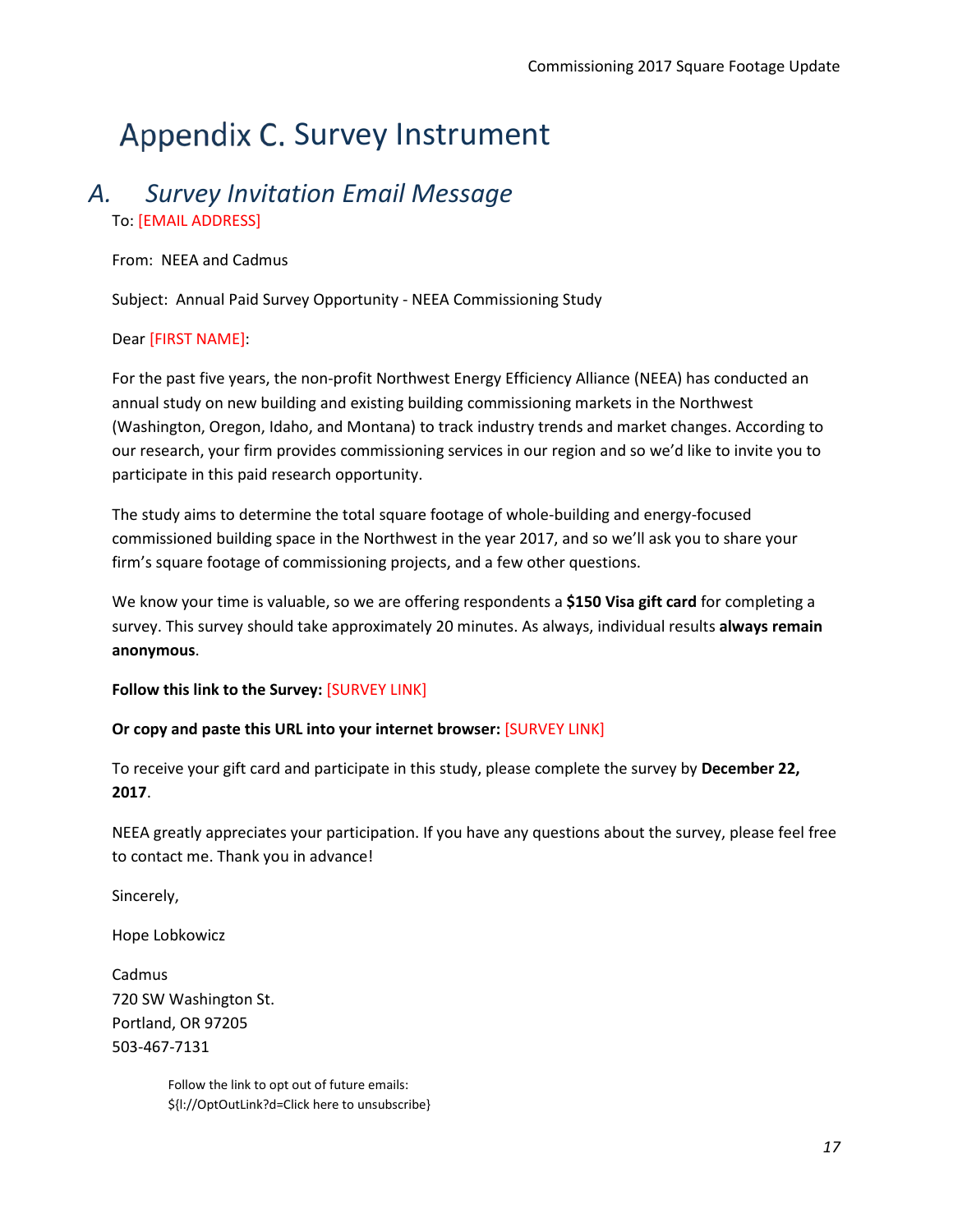## *B. Survey Start Screen*



### [DISPLAY NEEA LOGO]

- <span id="page-19-0"></span>B0. In 2017, did your firm provide commissioning services in the Northwest (Washington, Oregon, Idaho, or Montana)?
	- 1. Yes [continue]
	- 2. No [terminate]
	- 3. Don't know [terminate]

[Termination message: "Only commissioning providers who have worked in the Northwest in 2017 are eligible for this study. Thank you for your interest. To learn more about NEEA, please visit www.neea.org"]

### [SURVEY CONTINUES I[F B0=](#page-19-0)1]

Welcome! The Northwest Energy Efficiency Alliance (NEEA) is conducting its annual study on new building and existing building commissioning markets. Your responses are very important to us and we will keep them confidential. Complete the survey by **December 22, 2017** to receive a **\$150 Visa gift card**. The survey will take you about 20 minutes.

This survey saves your responses automatically and responses will be submitted when you complete the survey. You can return to the survey at any time by clicking on the survey link provided to you in the email. Please access the survey from the same device.

**More about this study:** The survey will ask you to gather the square footage of your whole-building, energy-focused commissioning or retro-commissioning projects completed in 2017 in the Northwest states of Washington, Oregon, Idaho, and Montana. The purpose of the research is to help NEEA understand more about the building commissioning industry and market trends. Your responses will remain confidential, we will aggregate them with others, and you will **not** be asked to report your clients' names or information.

[DISPLAY BEGIN SURVEY BUTTON]

# *C. Introduction*

C1. Name: Firm Name: Job Title:

| Name:         |  |
|---------------|--|
| Firm Name:    |  |
|               |  |
| Job Title:    |  |
| Phone Number: |  |
|               |  |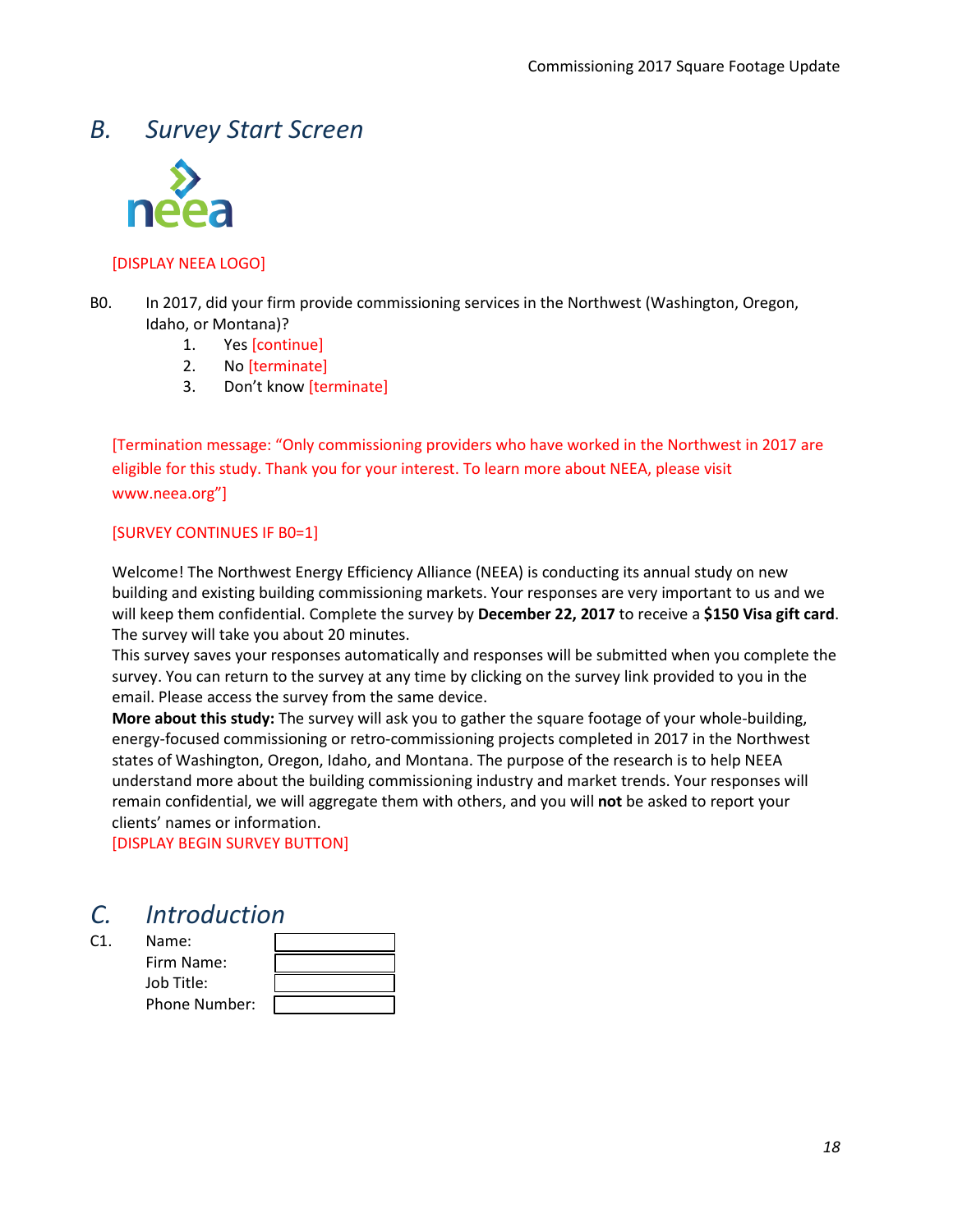- C2. From which of the following do you hold a current commissioning certification? (Select all that apply)
	- 1. ACG (AABC Commissioning Group)
	- 2. AEE (Associations of Energy Engineers)
	- 3. ASHRAE (American Society of Heating, Refrigerating, and Air-Conditioning Engineers)
	- 4. BCA (Building Commissioning Association)
	- 5. NEBB (National Environmental Balancing Bureau)
	- 6. TABB (Testing, Adjusting and Balancing Bureau)
	- 7. UWM (University of Wisconsin-Madison)
	- 8. Other, please specify
	- 9. None
	- 98. Don't know

## *D. About Your Firm*

For this study, the term "commissioning" is defined as *whole-building energy-focused commissioning* (as opposed to commission focusing exclusively on selected systems such as lighting or water.) In this section, we will ask you about the types of *whole-building energy-focused commissioning* your firm provides, as well as about other services.

[DISPLAY COMMISSIONING DEFINITION GRAPHIC WITH THE FOLLOWING DEFINITIONS]

### **Definition of Commissioning Types**

- **New building commissioning** (Cx) is the process of commissioning new buildings during the construction phase.)
- **Retro-commissioning** (RCx) is the commissioning of existing buildings that have not previously been commissioned.)
- **Re-commissioning** (ReCx) is the commissioning of existing buildings that have previously been commissioned.)
- **Ongoing/continuous commissioning** (OCx), sometimes referred to as continuous commissioning, is the process of monitoring and fine-tuning commissioned buildings repeatedly over time).
- <span id="page-20-0"></span>D1. What types of commissioning services does your firm provide? For the purposes of this study, please note the definitions of the various commissioning types above. (Select all that apply)
	- 1. New building commissioning
	- 2. Retro-commissioning
	- 3. Re-commissioning
	- 4. Ongoing/continuous commissioning
	- 5. Other, please specify
	- 98. Don't know
- D2. Which best describes your firm?
	- 1. My firm specializes in commissioning and that is the main service we offer.
	- 2. My firm provides commissioning as one of many services.
	- 98. Don't know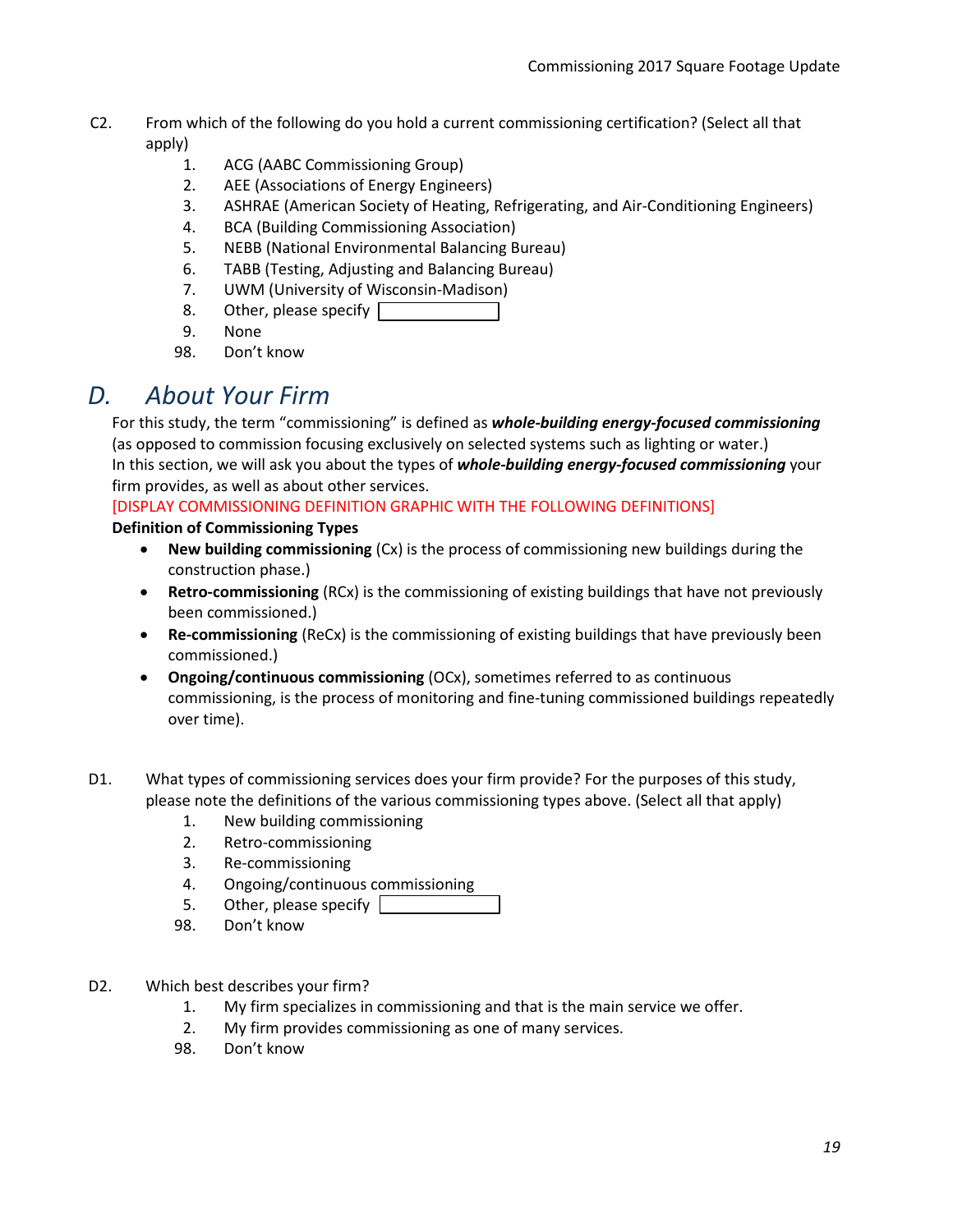- D3. How many people does your firm employ who work a significant amount of time on commissioning projects? Only count employees who spend at least 25% of their time on commissioning projects.
- D4. Of this group, how many people hold individual professional commissioning certifications? Use your best guess.
- <span id="page-21-0"></span>D5. Does your firm hold any firm-level commissioning certifications?
	- 1. Yes
	- 2. No
	- 98. Don't know

### [ASK IF [D5=](#page-21-0)1]

- D6. Which **firm-level** commissioning certifications does your firm hold? (Select all that apply)
	- 1. BCA's Certified Commissioning Firm
	- 2. AEE's Certified Building Commissioning Firm
	- 3. NEBB's Building Systems Commissioning Firm
	- 4. Other, please specify
	- 98. Don't know

# *E. Project Square Footage*

In this section, we will ask you to enter square footage data for *whole-building energy-focused* commissioning projects your firm completed in 2017 for the Northwest states of Washington, Oregon, Idaho, and Montana. We are seeking data by state and by project type. If you do not have square footage data available now, please collect the information at your convenience and come back to this survey. Clicking on the survey link provided to you in the email will resume this survey.

### [ASK IF [D1=](#page-20-0)1]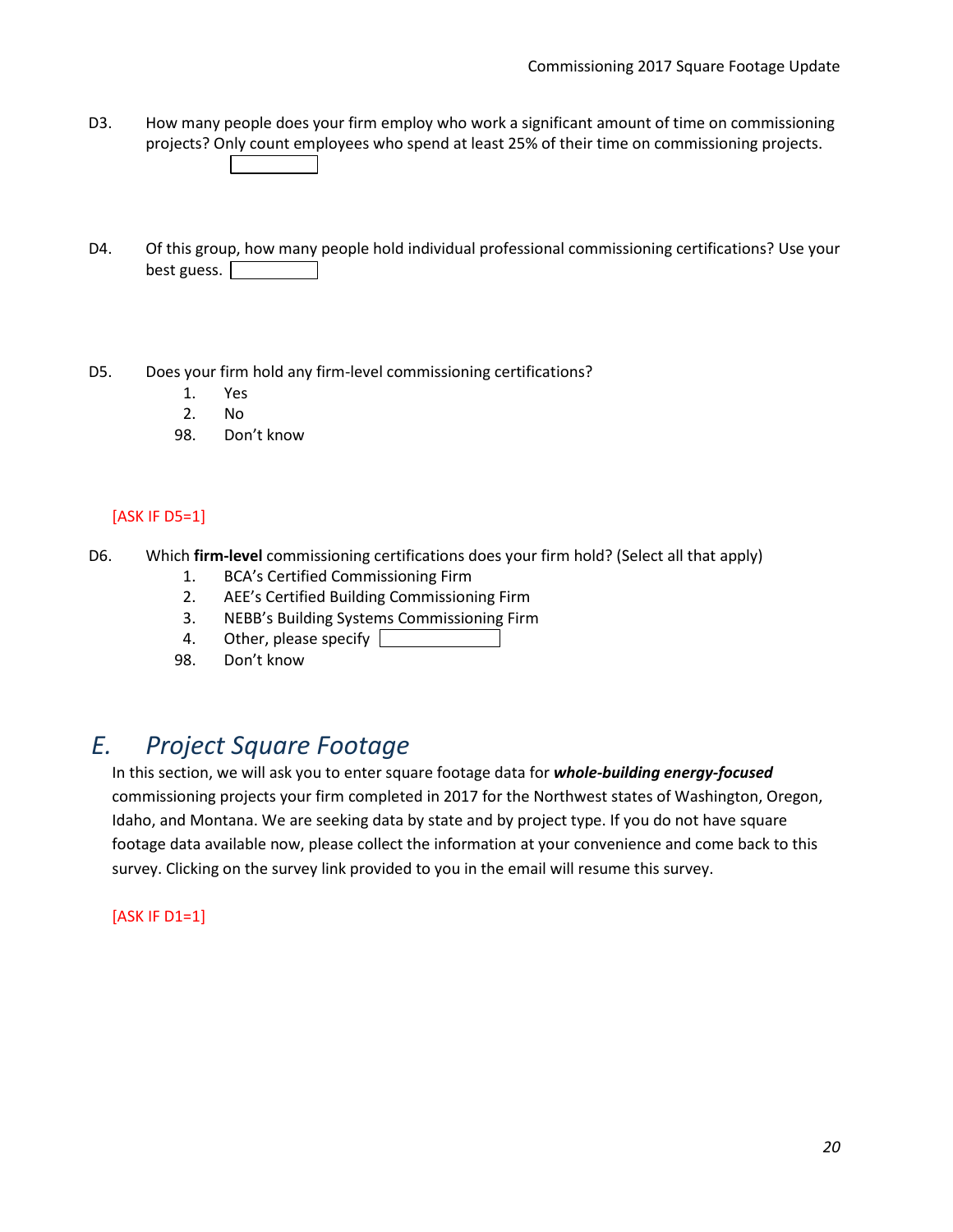<span id="page-22-1"></span>E1. Please enter the total square footage of **new building commissioning**\* projects your firm completed in 2017 for each state. Use whole numbers. Enter "0" if you did not complete projects in that state.

*\*New building commissioning is the process of commissioning new buildings during the construction phase.*



#### [ASK IF [D1=](#page-20-0)1]

E2. If any of the square footage you just entered for **new building commissioning** was estimated, help us understand how much variance there may be from the actual square feet. Please estimate how accurate the value that you provided is. [DROP DOWN SELECTION MENU WITH RESPONSE CHOICES: 0-100%, in 5% increments, plus DK] [Note: If respondent enters "zero" in one of the states above, it will not show here.]

| Washington |  |
|------------|--|
| Oregon     |  |
| Idaho      |  |
| Montana    |  |

#### [ASK IF [D1=](#page-20-0)1]

E3. About what percentage of the **new building commissioning** projects were major **renovations**?

| Washington |  |
|------------|--|
| Oregon     |  |
| Idaho      |  |
| Montana    |  |

#### [ASK IF [D1=](#page-20-0)1]

<span id="page-22-0"></span>E4. About what percentage of the total square footage of **new building** space your firm commissioned in 2017 was **industrial or manufacturing facilities**, if any? Please only consider square footage for industrial or manufacturing **building** commissioning, not industrial or manufacturing **equipment** commissioning. [DROP DOWN SELECTION MENU WITH RESPONSE CHOICES: 0-100%, in 5% increments, plus DK]

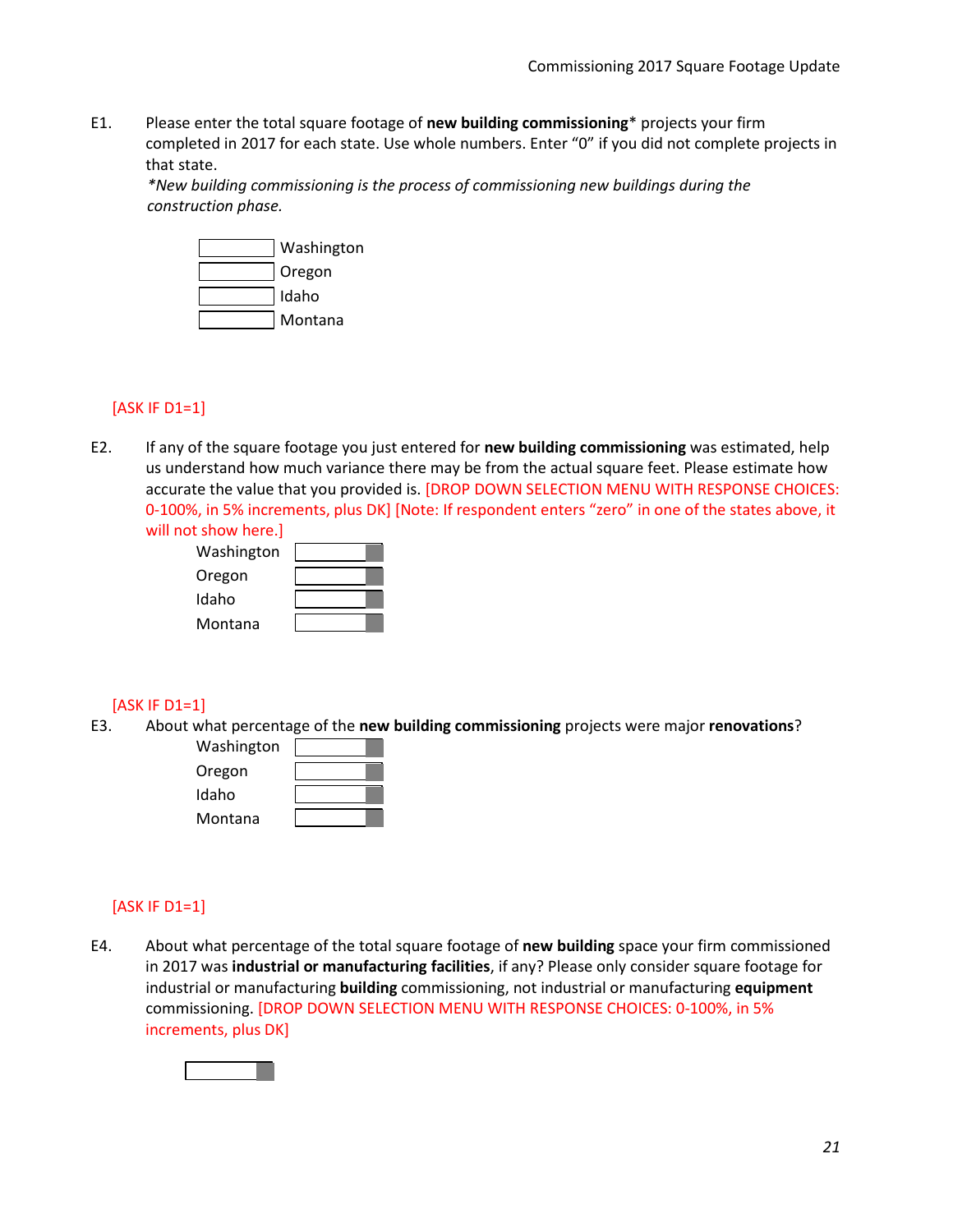### [ASK IF [D1=](#page-20-0)2]

<span id="page-23-2"></span>E5. Please enter the total square footage of **retro-commissioning** projects your firm completed in 2017 for each state. Use whole numbers. Enter "0" if you did not complete projects in that state. *\*Retro-commissioning is the commissioning of existing buildings that have not previously been commissioned.*



### [ASK IF [D1=](#page-20-0)2]

E6. If any of the square footage you just entered for **retro-commissioning** was estimated, help us understand how much variance there may be from the actual square feet. Please estimate how accurate the value that you provided is. [DROP DOWN SELECTION MENU WITH RESPONSE CHOICES: 0-100%, in 5% increments, plus DK] [Note: If respondent enters "zero" in one of the states above, it will not show here.]

| ו טווט שעטווכ |  |
|---------------|--|
| Washington    |  |
| Oregon        |  |
| Idaho         |  |
| Montana       |  |

### [ASK IF [D1=](#page-20-0)2]

<span id="page-23-0"></span>E7. About what percentage of the total square footage of **retro-commissioned** space your firm completed in 2017 were **industrial or manufacturing facilities**, if any? Please only consider square footage for industrial or manufacturing **building** retro-commissioning, not industrial or manufacturing **equipment** retro-commissioning. [DROP DOWN SELECTION MENU WITH RESPONSE CHOICES: 0-100%, in 5% increments, plus DK]



#### <span id="page-23-1"></span>[ASK IF [D1=](#page-20-0)3]

E8. Please enter the total square footage for **re-commissioning** projects your firm completed in 2017 for each state. Use whole numbers. Enter "0" if you did not complete projects in that state.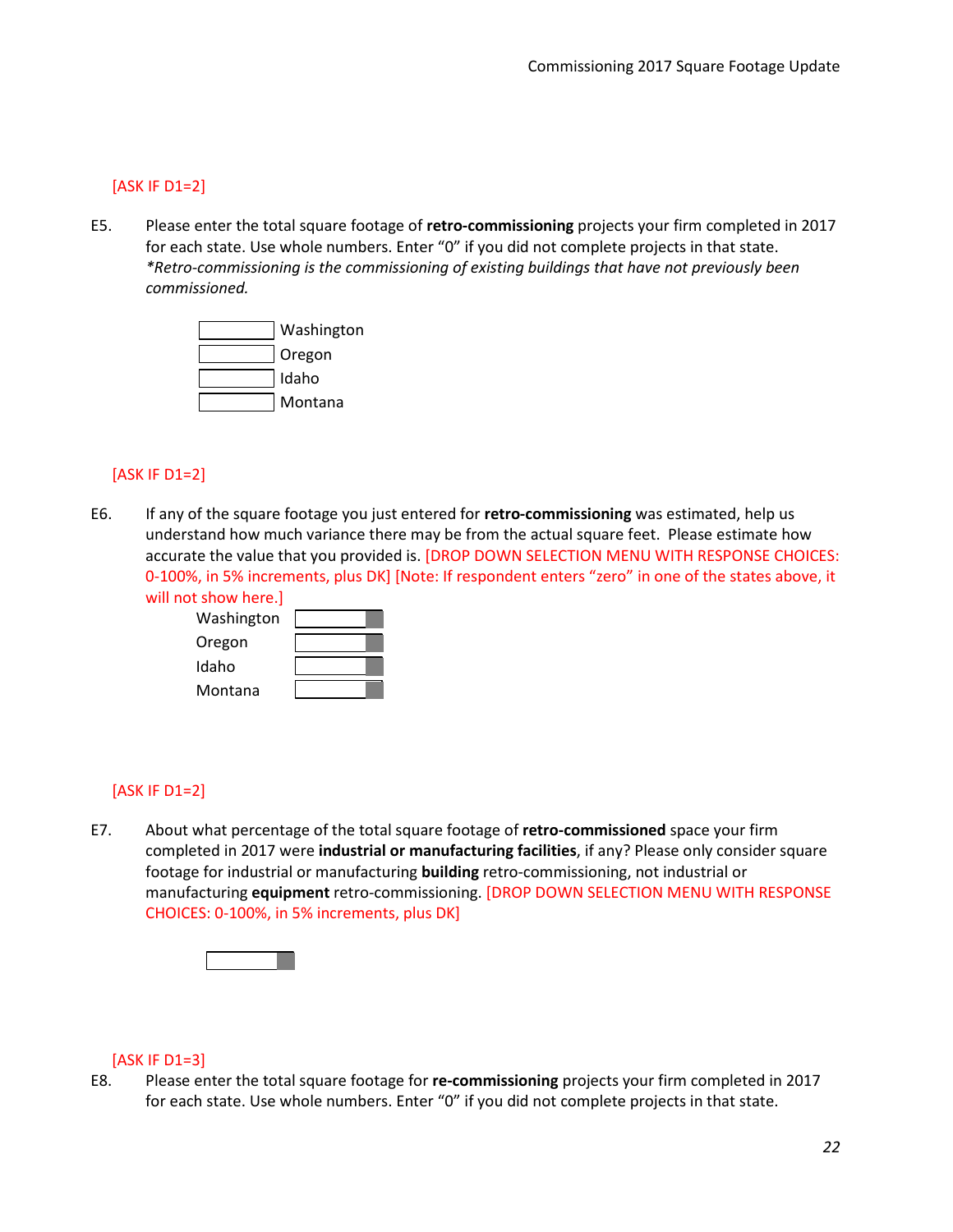*\*Re-commissioning is the commissioning of existing buildings that have previously been commissioned.*



### [ASK IF [D1=](#page-20-0)3]

E9. If any of the square footage you just entered for **re-commissioning** was estimated, help us understand how much variance there may be from the actual square feet. Please estimate how accurate the value that you provided is. [DROP DOWN SELECTION MENU WITH RESPONSE CHOICES: 0-100%, in 5% increments, plus DK] [Note: If respondent enters "zero" in one of the states above, it will not show here.]

| ו אושע ווכוכ. |  |
|---------------|--|
| Washington    |  |
| Oregon        |  |
| Idaho         |  |
| Montana       |  |

### [ASK IF [D1=](#page-20-0)3]

<span id="page-24-0"></span>E10. About what percentage of the [TOTAL FROM [E8\]](#page-23-1) sq. ft. of **re-commissioned** space your firm commissioned in 2017 was **industrial or manufacturing facilities**, if any? Please only consider square footage for industrial or manufacturing **building** re-commissioning, not industrial or manufacturing **equipment** re-commissioning. [DROP DOWN SELECTION MENU WITH RESPONSE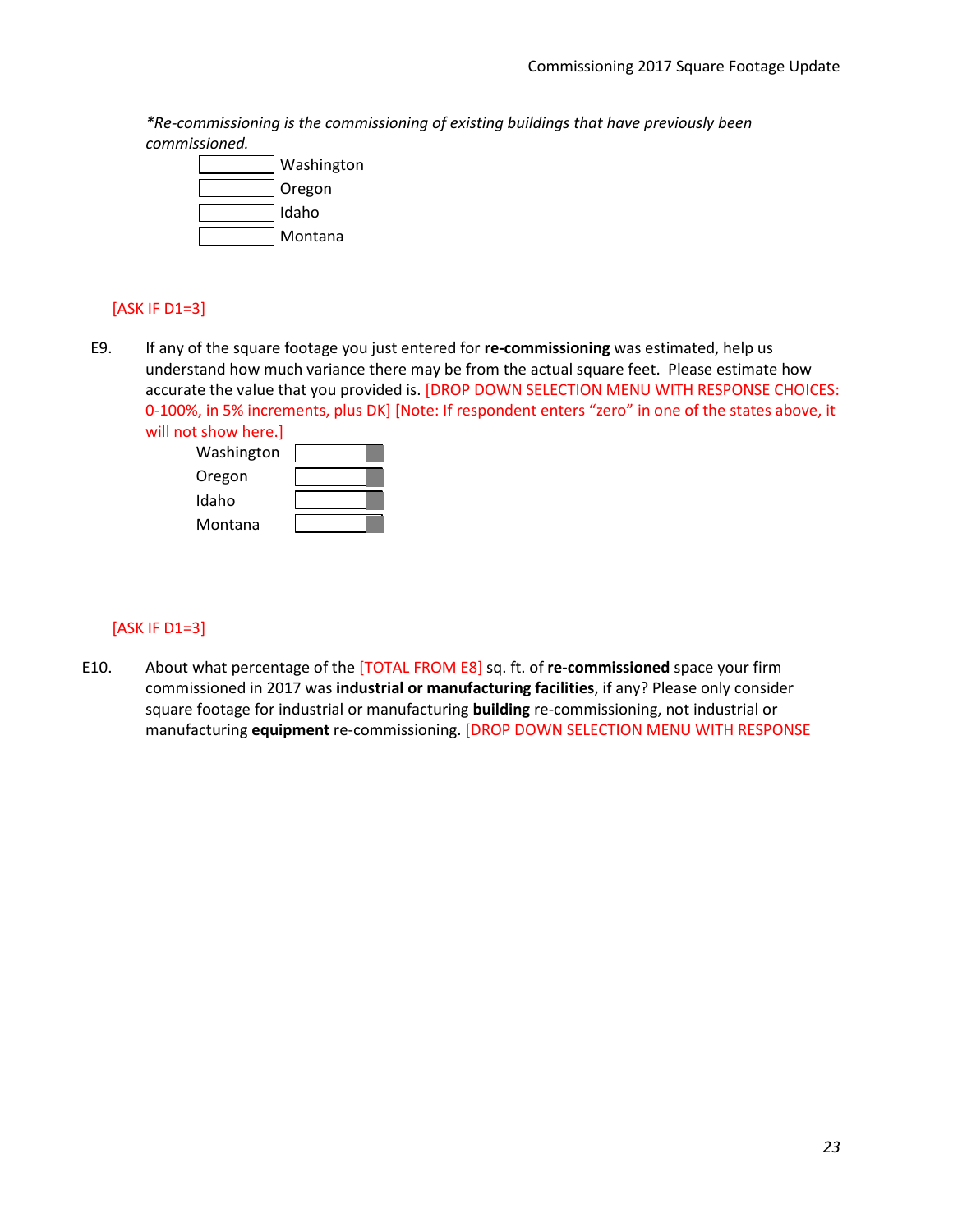CHOICES: 0-100%, in 5% increments, plus DK]



### [ASK IF [D1=](#page-20-0)4]

<span id="page-25-1"></span>E11. Please enter the total square footage for **ongoing/continuous commissioning** projects your firm completed in 2017 for each state. Use whole numbers. Enter "0" if you did not complete projects in that state.

*\*Ongoing commissioning, sometimes referred to as continuous commissioning, is the process of monitoring and fine-tuning commissioned buildings repeatedly over time.*



### [ASK IF [D1=](#page-20-0)4]

E12. If any of the square footage you just entered for **ongoing/continuous commissioning** was estimated, help us understand how much variance there may be from the actual square feet. Please estimate how accurate the value that you provided is. [DROP DOWN SELECTION MENU WITH RESPONSE CHOICES: 0-100%, in 5% increments, plus DK] [Note: If respondent enters "zero" in one of the states above, it will not show here.]



### [ASK IF [D1=](#page-20-0)4]

<span id="page-25-0"></span>E13. About what percentage of the square footage of **ongoing commissioned** space your firm completed in 2017 was in **industrial or manufacturing facilities**, if any? Please only consider square footage for industrial or manufacturing **building** ongoing commissioning, not industrial or manufacturing **equipment** ongoing commissioning. [DROP DOWN SELECTION MENU WITH RESPONSE CHOICES: 0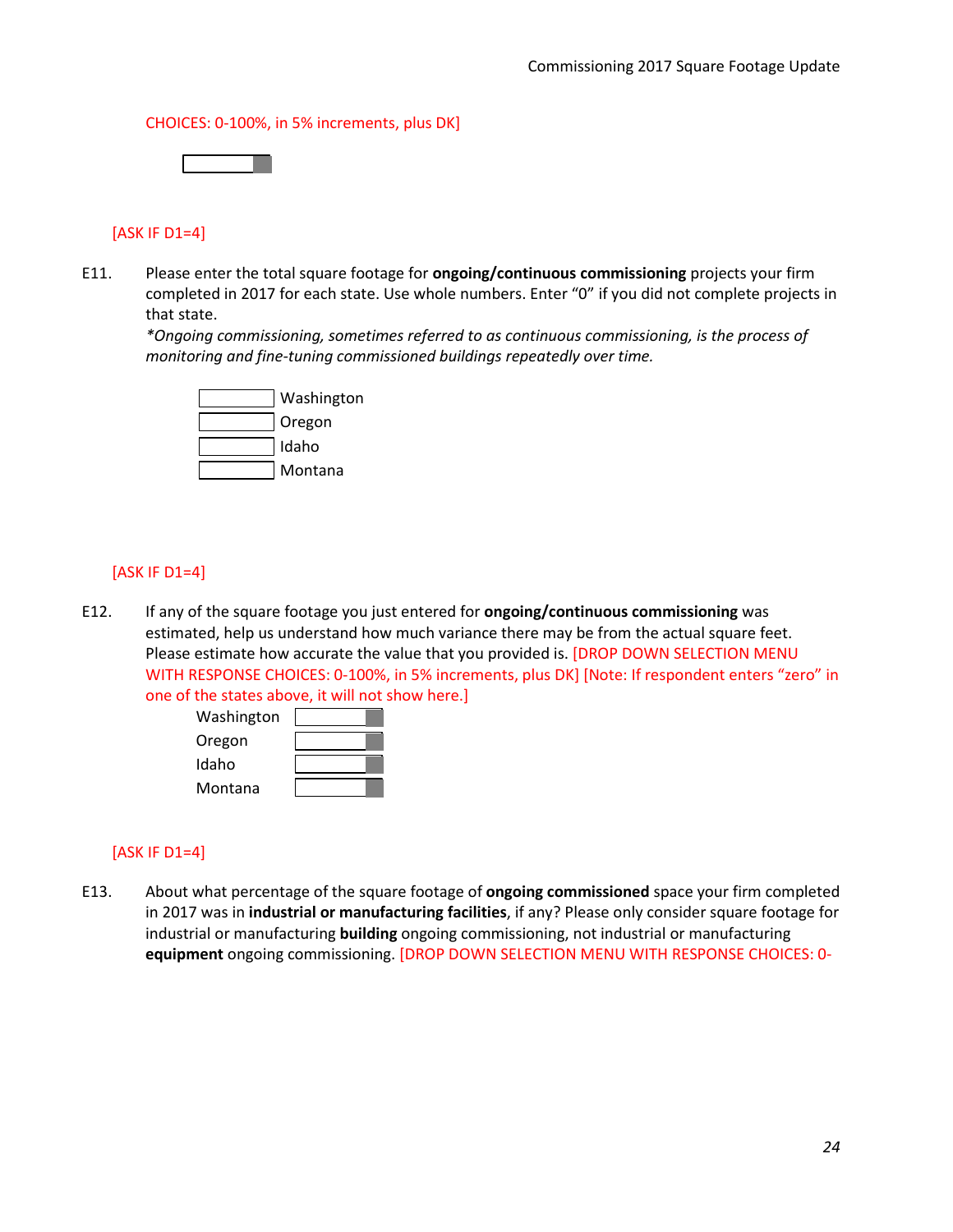100%, in 5% increments, plus DK]



[SKIP TO F1]

- *F. Market Drivers and Barriers* [ASK IF INPUT FOR ID > 0 IN [E1,](#page-22-1) [E5,](#page-23-2) [E8](#page-23-1) OR [E11\]](#page-25-1)
- <span id="page-26-0"></span>F1. What do you think is the most important driver of **new building commissioning** in Idaho? [OPEN END]

### [ASK IF [F1](#page-26-0) IS ASKED]

- F2. Using a scale from 1 to 5 where 1 means "extremely significant" and 5 means "not at all significant," please rate the level of significance of the following barriers to **new building commissioning** in Idaho. [RANDOMIZE ORDER] [DROP DOWN SELECTION MENU WITH RESPONSE CHOICES: 1-5, plus DK]
	- A. Building owners/developers are not requesting it
	- B. Cost savings are difficult to estimate
	- C. Building codes and regulations have not required it in the past
	- D. There are not enough qualified providers in the region

### [ASK IF [F1](#page-26-0) IS ASKED]

- <span id="page-26-1"></span>F3. Are there any other barriers to **new building commissioning** in Idaho? These other barriers can be minor or major. Please be sure to specify.
	- 1. Yes, please specify  $\Box$
	- 2. No
	- 98. Don't know

### [ASK IF [F3=](#page-26-1)1]

F4. Using a scale from 1 to 5 where 1 means "extremely significant" and 5 means "not at all significant," please rate the level of significance this other barrier has to **new building commissioning** in Idaho.



F5. Using a scale from 1 to 5 where 1 means "extremely important" and 5 means "not at all important," please rate the level of importance you believe the following factors have on the overall market for **existing building commissioning** in the Northwest. [RANDOMIZE ORDER] [DROP DOWN SELECTION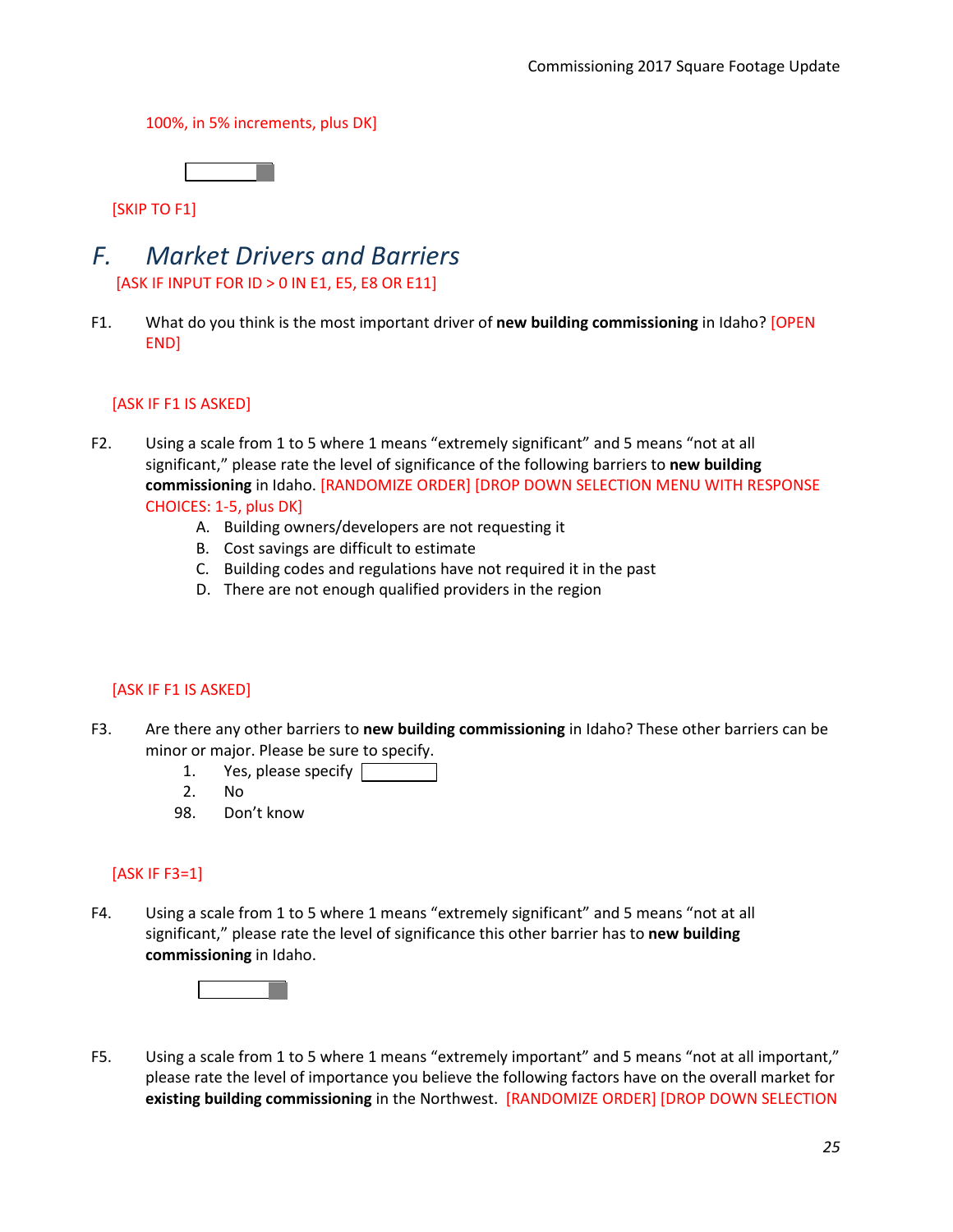### MENU WITH RESPONSE CHOICES: 1-5, plus DK]

- A. LEED
- B. Utility programs/incentives
- C. Trade associations (such as BCA, ACG, ASHRAE) that publish guidelines, offer education, and legitimize the practice through professional certifications
- D. Public policies/procurement policies/government buildings
- E. Overall awareness of the benefits of retro-commissioning or recommissioning among building owners/decision-makers
- <span id="page-27-0"></span>F6. Are there any other drivers of **existing building commissioning** in the Northwest? These other drivers can be minor or major. Please be sure to specify.
	- 1. Yes, please specify
	- 2. No
	- 98. Don't know

### [ASK IF [F6=](#page-27-0)1]

F7. Using a scale from 1 to 5 where 1 means "extremely important" and 5 means "not at all important," please rate the level of importance this other driver has on your firm's **existing building commissioning** business.



- <span id="page-27-1"></span>F8. In your observation of the **retro-commissioning\*** market in the Northwest, did the total retrocommissioning square footage in the Northwest increase, decrease, or remain the same in the past two years?
	- 1. Increase
	- 2. Decrease
	- 3. Remain the same
	- 4. Other: specify
	- 98. Don't know

\*Retro-commissioning is the commissioning of existing buildings that have not previously been commissioned.

F9. Using a scale from 1 to 5 where 1 means "extremely significant" and 5 means "not at all significant," please rate the level of significance of the following barriers to **retro-commissioning** in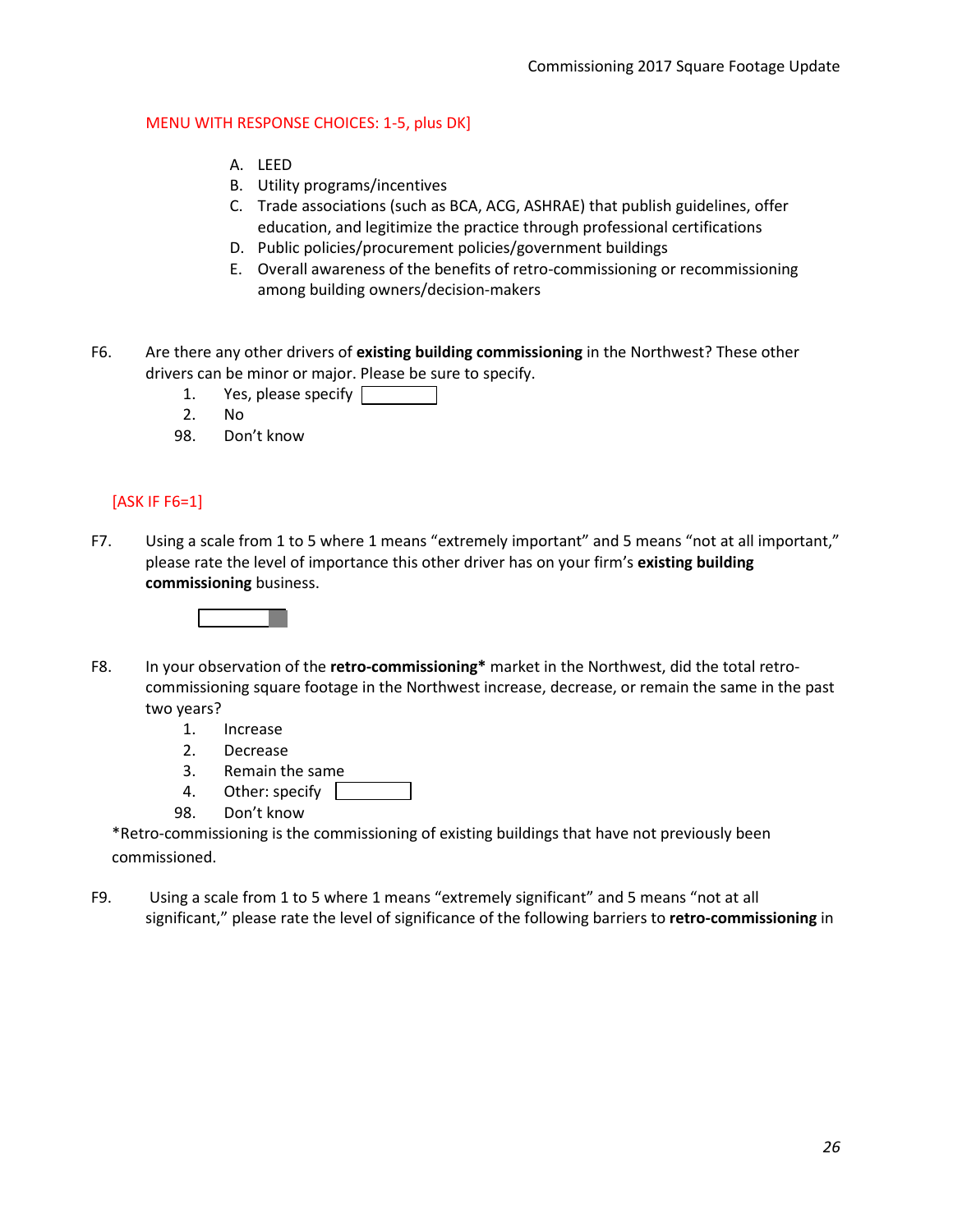the Northwest. [RANDOMIZE ORDER] [DROP DOWN SELECTION MENU WITH RESPONSE CHOICES: 1-5, plus DK]

- A. Building owners are not requesting it
- B. Qualified providers are not proposing or recommending it
- C. Qualified providers or firms are more focused on new buildings due to the demand
- D. Qualified providers or firms are more focused on new buildings due to profitability or existing business models
- E. Costs of retro-commissioning are too high for building owners
- F. Cost savings are difficult to estimate
- G. There are not enough qualified providers in the region
- <span id="page-28-0"></span>F10. Are there any other barriers to **retro-commissioning** in the Northwest? These other barriers can be minor or major. Please be sure to specify.
	- 1. Yes, please specify  $\sqrt{ }$
	- 2. No
	- 98. Don't know

#### [ASK IF [F10=](#page-28-0)1]

F11. Using a scale from 1 to 5 where 1 means "extremely significant" and 5 means "not at all significant," please rate the level of significance this other barrier has to **retro-commissioning** in the Northwest.



#### [ASK IF [F8=](#page-27-1)2 AND IF INPUT FOR MT > 0 [E1,](#page-22-1) [E5,](#page-23-2) [E8,](#page-23-1) OR [E11\]](#page-25-1)

F12. Other than what you mentioned previously, do you think there are any reasons for the decline in **retro-commissioning** in Montana, specifically? [OPEN END]

[ASK IF [F8=](#page-27-1)2 AND IF INPUT FOR ID > 0 [E1,](#page-22-1) [E5,](#page-23-2) [E8,](#page-23-1) OR [E11\]](#page-25-1)